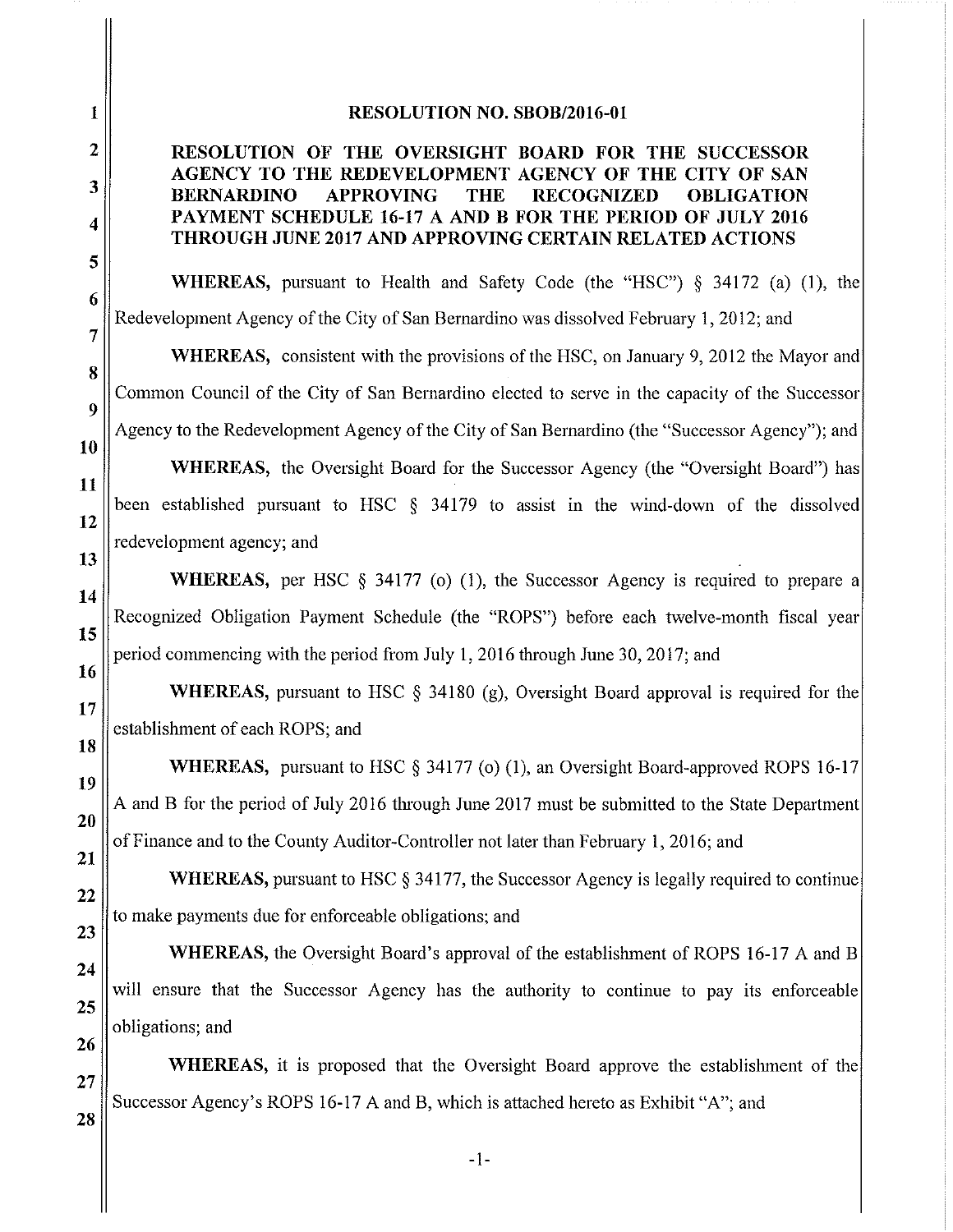$\mathbf{1}$ WHEREAS, all of the prerequisites with respect to the approval of this Resolution have  $\overline{2}$ been met.

3 **NOW, THEREFORE, BE IT RESOLVED** by the Oversight Board for the Successor  $\overline{\bf{4}}$ Agency to the Redevelopment Agency of the City of San Bernardino, as follows:

5 Section 1. The foregoing recitals are true and correct and are a substantive part of this 6 Resolution.

 $\overline{7}$ The Successor Agency's ROPS 16-17 A and B for the period of July 2016 Section 2. 8 through June 2017, which is attached hereto as Exhibit "A", is approved, inclusive of each 9 enforceable obligation.

10 The City Manager, as the Successor Agency's Executive Director or Section 3. 11 designee, is authorized to: i) post that ROPS 16-17 A and B on the City's website, ii) transmit the 12 ROPS 16-17 A and B to the State Department of Finance and the County Auditor-Controller for 13 their review within the timeframe and in the manner prescribed by the HSC; and iii) make 14 ministerial revisions to ROPS 16-17 A and B, which may include, but are not limited to restating the 15 information included within ROPS 16-17 A and B in any format that may be requested by the State 16 Department of Finance, take such other actions and execute such other documents as are necessary 17 to effectuate the intent of this Resolution, and to implement ROPS 16-17 A and B on behalf of the 18 Successor Agency, including authorizing and causing such payments.

19 Section 4. This Resolution shall take effect upon the date of its adoption.

- 20  $111$
- 21  $111$
- 22  $111$
- 23  $111$
- 24  $1/1$
- 25  $\vert \textit{III} \vert$
- $26$  || / / /
- 27  $111$
- 28  $||//$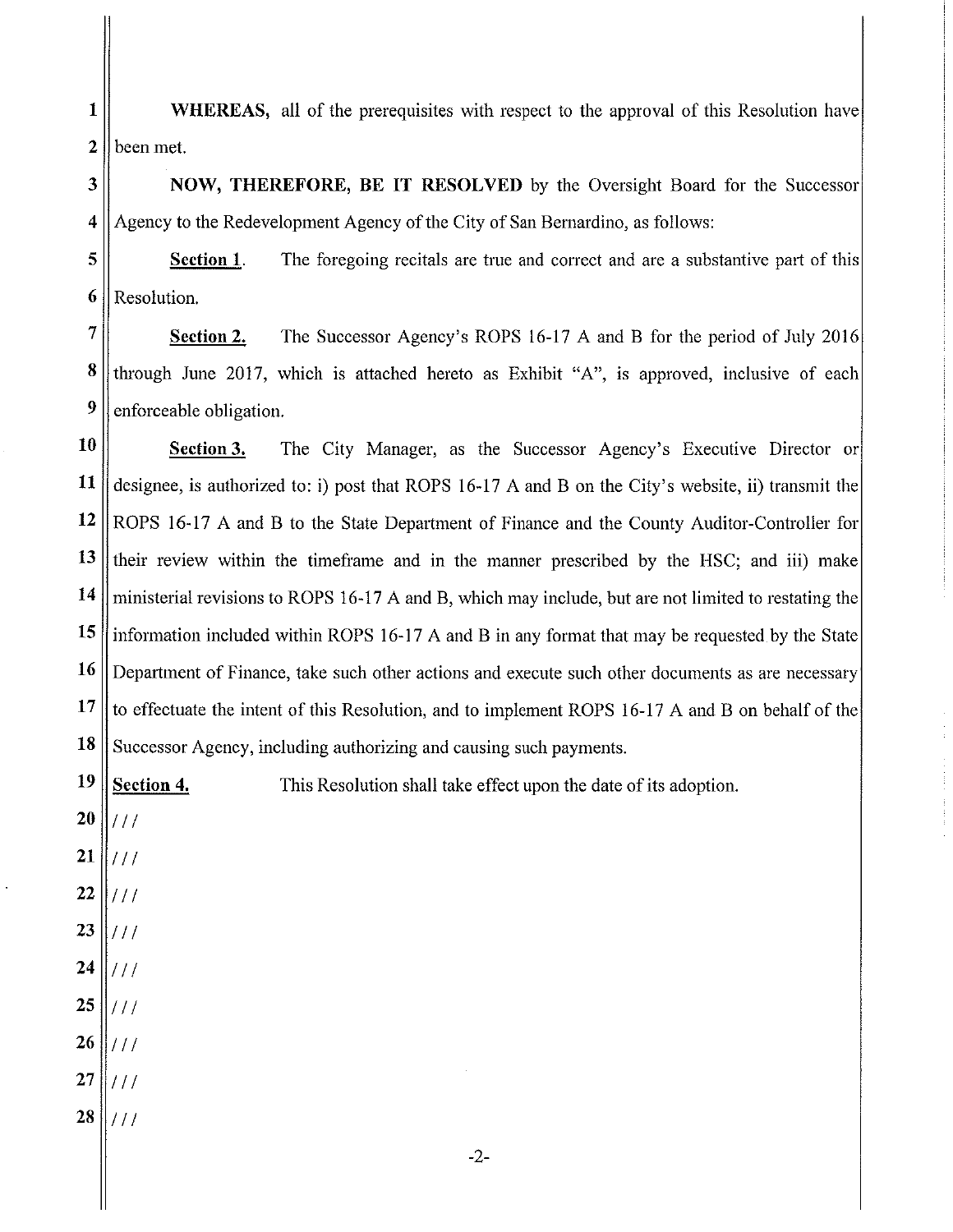$\mathbf{1}$  $\overline{2}$ RESOLUTION OF THE OVERSIGHT BOARD FOR THE SUCCESSOR AGENCY TO THE REDEVELOPMENT AGENCY OF THE CITY OF SAN  $\overline{\mathbf{3}}$ **BERNARDINO APPROVING THE RECOGNIZED OBLIGATION** PAYMENT SCHEDULE 16-17 A AND B FOR THE PERIOD OF JULY 2016  $\overline{\mathbf{4}}$ THROUGH JUNE 2017 AND APPROVING CERTAIN RELATED ACTIONS 5 PASSED, APPROVED AND ADOPTED THIS 1st day of February 2016, by the following vote: 6 **Board Members** Ayes Nays Abstain Absent  $\overline{7}$ X **HEADRICK** 8 X **HILL** 9  $\times$ LONGVILLE 10 MACIAS-HARRISON  $\times$ 11  $\times$ **MORRIS** 12 O'TOOLE X  $\overline{\mathsf{x}}$ 13 **SMITH** 14 15 16 Lisa Connor, Secretary 17 The foregoing Resolution is hereby approved this 1<sup>st</sup> day of February, 2016. 18 19 20 21 James P. Morris, Chairman  $22$ Oversight Board for the Successor Agency to the Redevelopment 23 Agency of the City of San Bernardino 24 25 26  $27$ 28  $-3-$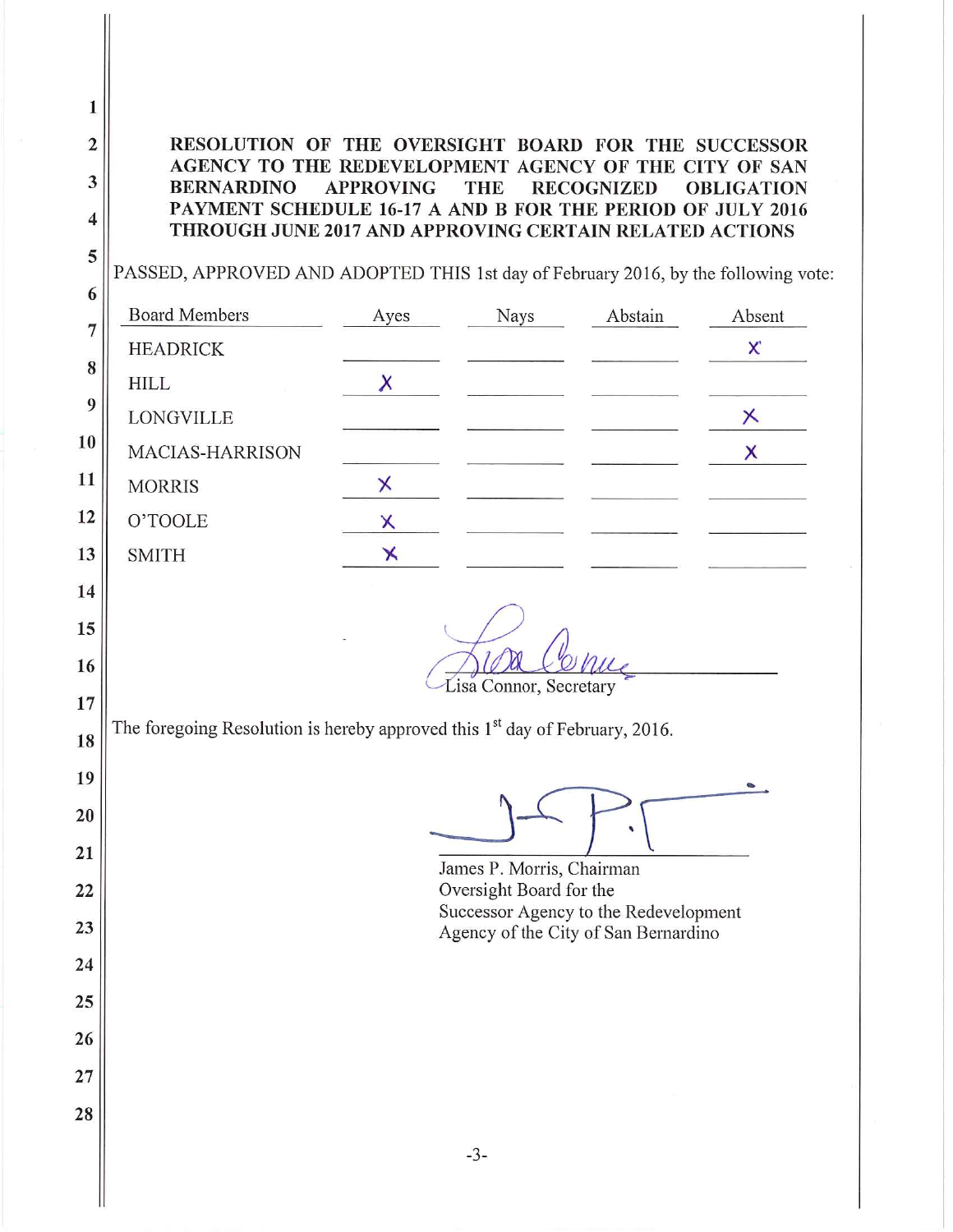| 1                       | <b>EXHIBIT "A"</b>                                                                                                                                                                                                                                                  |
|-------------------------|---------------------------------------------------------------------------------------------------------------------------------------------------------------------------------------------------------------------------------------------------------------------|
| $\overline{2}$          |                                                                                                                                                                                                                                                                     |
| 3                       | SUCCESSOR AGENCY TO THE REDEVELOPMENT AGENCY<br>OF THE CITY OF SAN BERNARDINO                                                                                                                                                                                       |
| $\overline{\mathbf{4}}$ | RECOGNIZED OBLIGATION PAYMENT SCHEDULE 16-17 A and B                                                                                                                                                                                                                |
| 5                       | (JULY 2016 THROUGH JUNE 2017)                                                                                                                                                                                                                                       |
| 6                       | (See Attachment)                                                                                                                                                                                                                                                    |
| $\overline{7}$          |                                                                                                                                                                                                                                                                     |
| 8                       |                                                                                                                                                                                                                                                                     |
| 9                       |                                                                                                                                                                                                                                                                     |
| 10                      | $\label{eq:2.1} \frac{1}{\sqrt{2}}\int_{\mathbb{R}^3}\frac{1}{\sqrt{2}}\left(\frac{1}{\sqrt{2}}\right)^2\frac{1}{\sqrt{2}}\left(\frac{1}{\sqrt{2}}\right)^2\frac{1}{\sqrt{2}}\left(\frac{1}{\sqrt{2}}\right)^2\frac{1}{\sqrt{2}}\left(\frac{1}{\sqrt{2}}\right)^2.$ |
| 11                      |                                                                                                                                                                                                                                                                     |
| 12                      |                                                                                                                                                                                                                                                                     |
| 13                      |                                                                                                                                                                                                                                                                     |
| 14                      |                                                                                                                                                                                                                                                                     |
| 15                      |                                                                                                                                                                                                                                                                     |
| 16                      |                                                                                                                                                                                                                                                                     |
| $\bf 17$                |                                                                                                                                                                                                                                                                     |
| 18                      |                                                                                                                                                                                                                                                                     |
| 19                      |                                                                                                                                                                                                                                                                     |
| 20                      | $\ddot{\bullet}$                                                                                                                                                                                                                                                    |
| 21                      |                                                                                                                                                                                                                                                                     |
| 22                      |                                                                                                                                                                                                                                                                     |
| 23                      |                                                                                                                                                                                                                                                                     |
| 24                      |                                                                                                                                                                                                                                                                     |
| 25                      |                                                                                                                                                                                                                                                                     |
| 26                      |                                                                                                                                                                                                                                                                     |
| 27                      |                                                                                                                                                                                                                                                                     |
| 28                      |                                                                                                                                                                                                                                                                     |
|                         |                                                                                                                                                                                                                                                                     |
|                         | $-4-$                                                                                                                                                                                                                                                               |

 $\mathbb{I}$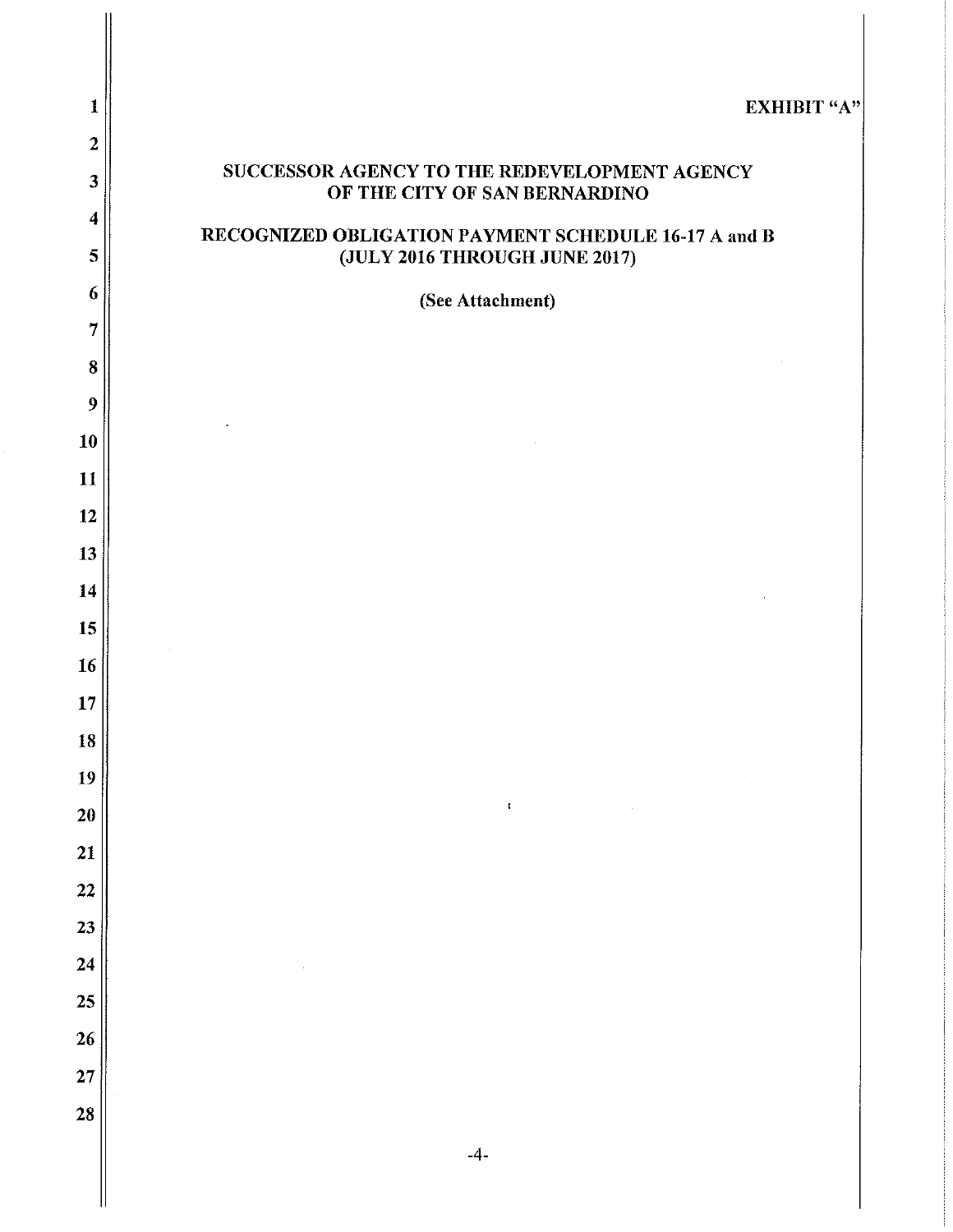| Certification of Oversight Board Chairman:                                                                                                                                                             |             |       |
|--------------------------------------------------------------------------------------------------------------------------------------------------------------------------------------------------------|-------------|-------|
| Pursuant to Section 34177 (o) of the Health and Safety code, I hereby<br>certify that the above is a true and accurate Recognized Obligation<br>Payment Schedule for the above named successor agency. | Name<br>/s/ | Title |
|                                                                                                                                                                                                        | Signature   | Date  |

|    |                                                                                                                   |              |                     |      | <b>ROPS 16-17</b> |
|----|-------------------------------------------------------------------------------------------------------------------|--------------|---------------------|------|-------------------|
|    | <b>Current Period Requested Funding for Enforceable Obligations (ROPS Detail)</b>                                 | 16-17A Total | <b>16-17B Total</b> |      | Total             |
| A  | Enforceable Obligations Funded with Non-Redevelopment Property Tax Trust Fund (RPTTF) Funding<br>Sources (B+C+D): | 2,526,799    | 4,467,362 \$        |      | 6,994,161         |
| B  | <b>Bond Proceeds Funding</b>                                                                                      | 2,135,078    | 4,045,430           |      | 6,180,508         |
| C. | Reserve Balance Funding                                                                                           |              |                     |      |                   |
| D  | <b>Other Funding</b>                                                                                              | 391,721      | 421,932             |      | 813,653           |
| Е  | Enforceable Obligations Funded with RPTTF Funding (F+G):                                                          | 13,355,313   | 5,222,532           | - 55 | 18,577,845        |
|    | Non-Administrative Costs                                                                                          | 12,966,323   | 5,070,419           |      | 18,036,742        |
| G  | <b>Administrative Costs</b>                                                                                       | 388,990      | 152,113             |      | 541,103           |
| Н. | <b>Current Period Enforceable Obligations (A+E):</b>                                                              | 15,882,112   | 9,689,894           |      | 25,572,006        |

## **Recognized Obligation Payment Schedule (ROPS 16-17) - Summary**

Filed for the July 1, 2016 through June 30, 2017 Period

| <b>Successor Agency:</b> | <b>San Bernardino City</b> |
|--------------------------|----------------------------|
| County:                  | San Bernardino             |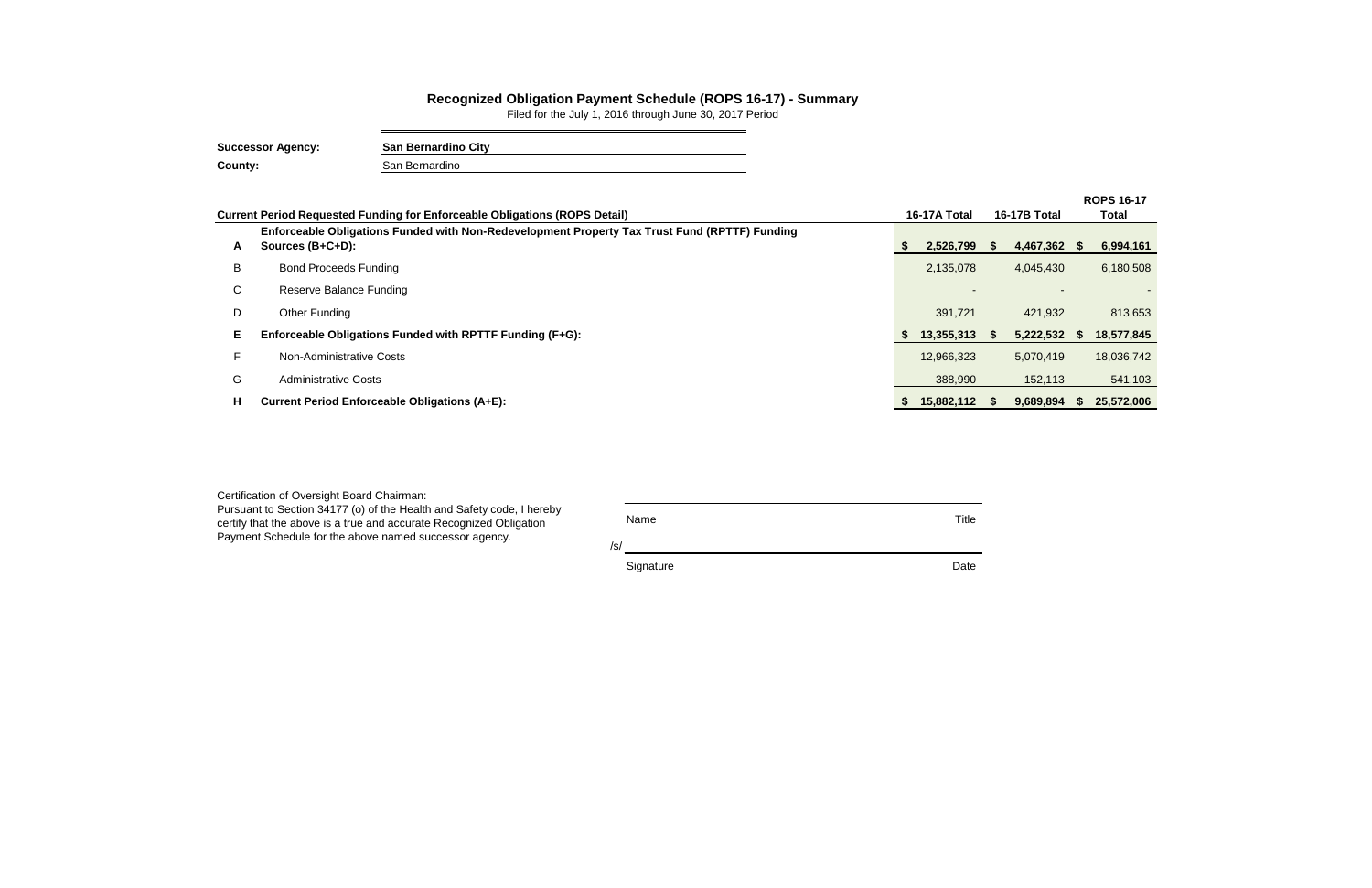|                |                                                                                      |                                                        |                                             |                                               |                                  |                                                                                                 |              |                                                |                          |                            | San Bernardino City Recognized Obligation Payment Schedule (ROPS 16-17) - ROPS Detail |             |                       |            |                       |                      |                                           |             |                       |               |                 |                        |
|----------------|--------------------------------------------------------------------------------------|--------------------------------------------------------|---------------------------------------------|-----------------------------------------------|----------------------------------|-------------------------------------------------------------------------------------------------|--------------|------------------------------------------------|--------------------------|----------------------------|---------------------------------------------------------------------------------------|-------------|-----------------------|------------|-----------------------|----------------------|-------------------------------------------|-------------|-----------------------|---------------|-----------------|------------------------|
|                | July 1, 2016 through June 30, 2017                                                   |                                                        |                                             |                                               |                                  |                                                                                                 |              |                                                |                          |                            |                                                                                       |             |                       |            |                       |                      |                                           |             |                       |               |                 |                        |
|                | (Report Amounts in Whole Dollars)                                                    |                                                        |                                             |                                               |                                  |                                                                                                 |              |                                                |                          |                            |                                                                                       |             |                       |            |                       |                      |                                           |             |                       |               |                 |                        |
|                |                                                                                      |                                                        |                                             |                                               |                                  |                                                                                                 |              |                                                |                          |                            |                                                                                       |             |                       |            |                       |                      |                                           |             |                       |               |                 |                        |
| $\overline{A}$ |                                                                                      | C                                                      | D                                           |                                               |                                  | G                                                                                               | н            |                                                |                          | K                          |                                                                                       |             |                       |            | O                     |                      |                                           |             | $\mathbf{u}$          |               | W               |                        |
|                |                                                                                      |                                                        |                                             |                                               |                                  |                                                                                                 |              |                                                |                          |                            | Non-Redevelopment Property Tax Trust Fund                                             | 16-17A      |                       |            |                       |                      | Non-Redevelopment Property Tax Trust Fund | 16-17B      |                       |               |                 |                        |
|                |                                                                                      |                                                        |                                             |                                               |                                  |                                                                                                 |              |                                                |                          |                            | (Non-RPTTF)                                                                           |             | RPTTF                 |            |                       |                      | (Non-RPTTF)                               |             | <b>RPTTF</b>          |               |                 |                        |
| Item $#$       | Project Name/Debt Obligation                                                         | <b>Obligation Type</b>                                 | Contract/Agreement<br><b>Execution Date</b> | Contract/Agreement<br><b>Termination Date</b> | Payee                            | <b>Description/Project Scope</b>                                                                | Project Area | <b>Total Outstanding</b><br>Debt or Obligation | Retired                  | ROPS 16-17<br>Total        | <b>Bond Proceeds</b><br>Reserve Balance                                               | Other Funds | Non-Admin             | Admin      | 16-17A<br>Total       | <b>Bond Proceeds</b> | Reserve Balance                           | Other Funds | Non-Admin             | Admin         | 16-17B<br>Total |                        |
|                | 1998A TABs                                                                           | Bonds Issued On or Before                              | /2/1998                                     | 1/2020                                        | US Bank                          | Central City RDA Projects                                                                       |              | 183,718,580<br>6.208.631                       | N<br>$\mathbf{s}$        | 25,572,006 \$<br>1,451,238 | 2,135,078                                                                             | 391,721     | 12,966,323<br>145,619 | 388,990    | 15,882,112<br>145,619 | 4,045,430            |                                           | 421.932     | 5,070,419<br>1,305,61 | 152, 113      |                 | 9,689,894<br>1,305,619 |
|                |                                                                                      | 12/31/10                                               |                                             |                                               |                                  | Central City RDA Projects                                                                       |              |                                                |                          |                            |                                                                                       |             |                       |            |                       |                      |                                           |             |                       |               |                 |                        |
|                | 1998B TABs                                                                           | Bonds Issued On or Before<br>12/31/10                  | 3/2/1998                                    | 7/1/2020                                      | US Bank                          |                                                                                                 |              |                                                | Y<br>$\sqrt{s}$          |                            |                                                                                       |             |                       |            |                       |                      |                                           |             |                       |               |                 |                        |
|                | 6 2002A TABs                                                                         | Bonds Issued On or Before<br>12/31/10                  | 3/4/2002                                    | 2/1/2031                                      | US Bank                          | Mt Vernon Proiect Area                                                                          |              |                                                | Y                        |                            |                                                                                       |             |                       |            |                       |                      |                                           |             |                       |               |                 |                        |
|                | 2002 TABs                                                                            | Bonds Issued On or Before<br>12/31/10                  | 11/19/2001                                  | 4/1/2026                                      | US Bank                          | SC, CCN, SEIP, NW, TRI, UP and SV   All<br>Projects                                             |              |                                                | Y<br>IS                  |                            |                                                                                       |             |                       |            |                       |                      |                                           |             |                       |               |                 |                        |
|                | 8 2005A TABs                                                                         | Bonds Issued On or Before<br>12/31/10                  | 3/22/2005                                   | 10/1/2025                                     | US Bank                          | SC, CCN, SEIP, NW, TRI, UP and SV   All<br>Projects                                             |              | 43,272,206                                     | N.<br>- \$               | 4,997,923                  |                                                                                       |             | 4,198,526             |            | 4,198,526             |                      |                                           |             | 799,397               |               |                 | 799,397                |
|                | 92005B TABs                                                                          | Bonds Issued On or Before<br>12/31/10                  | 9/22/2005                                   | 10/1/2025                                     | US Bank                          | SC, CCN, SEIP, NW, TRI, UP and SV   All<br>Proiects                                             |              | 16,059,216                                     | N<br>IS.                 | 1,903,604                  |                                                                                       |             | 1,607,858             |            | 1,607,858             |                      |                                           |             | 295,746               |               |                 | 295,746                |
|                | 10 2010A RECOVERY ZONE                                                               | Bonds Issued On or Before<br>12/31/10                  | 12/6/2010                                   | 4/1/2030                                      | US Bank                          | Recovery Zone Projects                                                                          |              | 10,329,949                                     | N                        | 716,000                    |                                                                                       | 110,250     | 135,250               |            | 245,500               |                      |                                           | 110,250     | 360,250               |               |                 | 470,500                |
|                | 11 2010B TABs                                                                        | Bonds Issued After 12/31/10                            | 12/6/2010                                   | 4/1/2028                                      | US Bank                          | Northwest Project Area                                                                          |              | 3,806,310                                      | N                        | 290,900                    |                                                                                       |             | 77,950                |            | 77,950                |                      |                                           |             | 212,950               |               |                 | 212,950                |
|                | 12 1995H Highland Lutheran SR                                                        | Revenue Bonds Issued On or 6/19/1995                   |                                             | 7/1/2025                                      | <b>US Bank</b>                   | Sr Housing Complex                                                                              |              | 1,415,879                                      | N<br>$\mathbf{s}$        | 153,582                    |                                                                                       | 1,693       | 35,098                |            | 36,791                |                      |                                           | 1,210       | 115,581               |               |                 | 116,791                |
|                | Housina<br>13 1995R Casa Ramona Sr Housing                                           | efore 12/31/10<br>Revenue Bonds Issued On or 6/19/1995 |                                             | //1/2025                                      | US Bank                          | Ramona Sr Housing Complex                                                                       |              | 1,309,924                                      | N,<br>- \$               | 136,544                    |                                                                                       | 14,778      | 18,494                |            | 33,272                |                      |                                           | 45,472      | 57,800                |               |                 | 103,272                |
|                | 15 CMB-Export \$10,000,000 Notes                                                     | Before 12/31/10<br>hird-Party Loans                    | 3/8/2011                                    | 12/1/2017                                     | <b>CMB Export Infrastructure</b> | Various construction projects per                                                               |              |                                                | Y                        |                            |                                                                                       |             |                       |            |                       |                      |                                           |             |                       |               |                 |                        |
|                | 16 CMB-Export \$8,000,000 Notes                                                      | Third-Party Loans                                      | 9/1/2010                                    | 10/1/2016                                     | <b>CMB Export Infrastructure</b> | Various construction projects per                                                               |              |                                                | Y                        |                            |                                                                                       |             |                       |            |                       |                      |                                           |             |                       |               |                 |                        |
|                | (Interest Only)                                                                      |                                                        |                                             |                                               | Group                            | agreement (See EO # 127 for principal<br>reduction payment)                                     |              |                                                |                          |                            |                                                                                       |             |                       |            |                       |                      |                                           |             |                       |               |                 |                        |
|                | 17 Cinema Section 108 Bonds                                                          | Bonds Issued On or Before                              | 6/15/1998                                   | 8/1/2018                                      | Bank of New York                 | Cinema Star Project                                                                             |              | 1,037,717                                      | N<br>$\sqrt{S}$          | 596,598                    |                                                                                       |             | 582,023               |            | 582,023               |                      |                                           |             | 14,575                |               |                 | 14,575                 |
|                | 8 Arden-Guthrie Sec. 108 Bonds                                                       | 12/31/10<br><b>Bonds Issued On or Before</b>           | /24/2006                                    | 8/1/2025                                      | <b>Bank of New York</b>          | North Arden/Guthrie Project --                                                                  |              | 6,084,000                                      | N                        |                            |                                                                                       |             |                       |            |                       |                      |                                           |             |                       |               |                 |                        |
|                | 19 Hill wood-DDA TI Reimbursement                                                    | 2/31/10<br>OPA/DDA/Construction                        | 9/18/2006                                   | 4/27/2021                                     | Hillwood Properties              | <b>Subordinate Credit to CDBG</b><br>Tax Sharing Agreement - Warehouse All                      |              | 685,684                                        | N<br>$\mathbf{s}$        | 685,684                    |                                                                                       |             | 685,684               |            | 685,684               |                      |                                           |             |                       |               |                 |                        |
|                | 20 BP CA - Site Remediation                                                          | OPA/DDA/Construction                                   | 10/7/2002                                   | 9/30/2018                                     | <b>BP Cal</b>                    | Facility<br>Tax Sharing Agreement - Site                                                        |              | 226,219                                        | N                        | 41,413                     |                                                                                       |             | 41,413                |            | 41,413                |                      |                                           |             |                       |               |                 |                        |
|                | 24 SB County Transitional Assistance                                                 | OPA/DDA/Construction                                   | 8/16/2004                                   | 2/2/2020                                      | <b>Waterman Holdings</b>         | Remediation<br>Tax Sharing Agreement - New                                                      |              | 238,466                                        | N<br><b>S</b>            | 23,045                     |                                                                                       |             | 23,045                |            | 23,045                |                      |                                           |             |                       |               |                 |                        |
|                | Department (TAD) Leased Building<br>28 2006 TABs                                     | Bonds Issued On or Before                              | 3/20/2006                                   | 5/1/2027                                      | US Bank                          | Construction<br>LMIHF Projects/Programs                                                         |              |                                                | Y                        |                            |                                                                                       |             |                       |            |                       |                      |                                           |             |                       |               |                 |                        |
|                |                                                                                      | 12/31/10                                               |                                             |                                               |                                  |                                                                                                 |              |                                                |                          |                            |                                                                                       |             |                       |            |                       |                      |                                           |             |                       |               |                 |                        |
|                | 30 PERS - Unfunded Pension<br>Obligation                                             | <b>Jnfunded Liabilities</b>                            | 3/30/2010                                   | 8/10/2045                                     | CalPERS                          | The amount of the unfunded pension<br>obligation was established by Cal                         |              | 3,894,909                                      | <b>N</b><br>$\mathsf{S}$ | 305,219                    |                                                                                       |             | 305,219               |            | 305,219               |                      |                                           |             |                       |               |                 |                        |
|                | 31 Retiree Health Benefit                                                            | Miscellaneous                                          | 3/23/2005                                   | 8/10/2045                                     | Various Retired Employees        | PERS<br>Retiree Supplemental Health Benefit                                                     |              | 1,134,000                                      | N                        | 37,800                     |                                                                                       |             | 18,900                |            | 18,900                |                      |                                           |             | 18,900                |               |                 | 18,900                 |
|                | 32 Successor Agency Admin.                                                           | Admin Costs                                            | 2/1/2012                                    | 4/1/2030                                      | Various Employees &              | per Agency Policy<br>Various admin activities in support of                                     |              | 6,113,408                                      | N<br>$\sqrt{S}$          | 541,103                    |                                                                                       |             |                       | 388,990 \$ | 388,990               |                      |                                           |             |                       | $152, 113$ \$ |                 | 152,113                |
|                |                                                                                      |                                                        |                                             |                                               | Vendors                          | the dissolution of the former RDA<br>(equals 3% of excel Cell N-6)                              |              |                                                |                          |                            |                                                                                       |             |                       |            |                       |                      |                                           |             |                       |               |                 |                        |
|                | 38 Long Term Property Maintenance                                                    | roperty Maintenance                                    | 3/28/2011                                   | 8/10/2045                                     | Various Vendors                  | Maintenance of former RDA properties All<br>in accordance with AB 1484                          |              | 2,900,000                                      | <b>N</b><br>- \$         | 1,432,000                  |                                                                                       | 265,000     | 451,000               |            | 716,000               |                      |                                           | 265,000     | 451,000               |               |                 | 716,000                |
|                | 41 Auto Plaza - Reader Board                                                         | <b>OPA/DDA/Construction</b>                            | 5/17/2010                                   | 4/1/2030                                      | <b>Citizens Business Bank</b>    | <b>Loan Guarantee Only</b>                                                                      |              | 720,502                                        | N.                       |                            |                                                                                       |             |                       |            |                       |                      |                                           |             |                       |               |                 |                        |
|                | 82 HSC 34171 (d)(1)(A) Reserve                                                       | Bonds Issued On or Before                              | 3/2/1998                                    | 4/1/2030                                      | US Bank                          | Replenishment of DSR Draws --                                                                   |              |                                                | Y                        |                            |                                                                                       |             |                       |            |                       |                      |                                           |             |                       |               |                 |                        |
|                | <b>04 Securities Servicing</b>                                                       | 12/31/10<br>ະບຣ                                        | /2/1998                                     | 4/1/2030                                      | US Bank                          | Deferred Due to Insufficient RPTTF<br>Securities Servicing or all bonds                         |              | 662,000                                        | N \$                     | 130,000                    |                                                                                       |             |                       |            | 65,00                 |                      |                                           |             |                       |               |                 |                        |
|                | 87 Carousel Mall Past Due Prop. Tax Miscellaneous                                    |                                                        | 7/1/2010                                    | 4/1/2030                                      | SB County Tax Collector          | Prop. Taxes Assumed at Foreclosure - All                                                        |              |                                                | $\sqrt{s}$<br>Y          |                            |                                                                                       |             |                       |            |                       |                      |                                           |             |                       |               |                 |                        |
|                |                                                                                      |                                                        |                                             |                                               |                                  | Deferred Due to Insufficient Projected<br>RPTTF                                                 |              |                                                |                          |                            |                                                                                       |             |                       |            |                       |                      |                                           |             |                       |               |                 |                        |
|                | 88 ACAA Limited Partnership Purchase Third-Party Loans<br><b>Aoney Note</b>          |                                                        | 5/19/2011                                   | 6/1/2012                                      | <b>ACAA Limited Partnership</b>  | <b>ACAA Limited Partnership Purchase</b> All<br>oney Note                                       |              |                                                |                          |                            |                                                                                       |             |                       |            |                       |                      |                                           |             |                       |               |                 |                        |
|                | 95 Unfunded Statutory Prior-Year Pass- Miscellaneous<br>Through Obligations, Pre-RDA |                                                        | 2/12/2014                                   | 4/1/2030                                      | <b>School District</b>           | San Bernardino City Unified Unfunded Statutory Prior-Year Pass-<br>Through Obligations, Pre-RDA |              | 1,030,851                                      |                          | N \$ 1,030,851             |                                                                                       |             | 1,030,851             |            | 1,030,851             |                      |                                           |             |                       |               |                 |                        |
|                | Dissolution                                                                          |                                                        |                                             |                                               |                                  | Dissolution (as authorized by DOF for<br>ROPS 14-15B)                                           |              |                                                |                          |                            |                                                                                       |             |                       |            |                       |                      |                                           |             |                       |               |                 |                        |
|                | 96 Reimbursement Agreement for Debt Bonds Issued On or Before                        |                                                        | 9/29/1999                                   | 9/1/2024                                      | City of San Bernardino           | Reimbursement for Debt Service for                                                              |              | 5,881,251                                      | $\sqrt{s}$<br>N          | 635,126                    |                                                                                       |             | 523,063               |            | 523,063               |                      |                                           |             | 112,063               |               |                 | 112,063                |
|                | Service on 1999 COPs<br>113 Unfunded Statutory Prior-Year Pass- Miscellaneous        | 12/31/10                                               | 2/12/2014                                   | 4/1/2030                                      | San Bernardino County            | 1999 COPs (201 Bldg. & South Valle)<br>Unfunded Statutory Prior-Year Pass-                      |              | 234,326 N \$                                   |                          | 234,326                    |                                                                                       |             | 234,326               |            | 234,326               |                      |                                           |             |                       |               |                 |                        |
|                | Through Obligations, Pre-RDA<br>Dissolution                                          |                                                        |                                             |                                               | Superintendent of Schools        | Through Obligations, Pre-RDA<br>Dissolution (as authorized by DOF for                           |              |                                                |                          |                            |                                                                                       |             |                       |            |                       |                      |                                           |             |                       |               |                 |                        |
|                | 114 Unfunded Statutory Prior-Year Pass- Miscellaneous                                |                                                        | 9/12/2013                                   | 4/1/2030                                      |                                  | ROPS 14-15B)<br>San Bernardino Community Unfunded Statutory Prior-Year Pass-                    |              | 29,528                                         | N<br>$\mathbb{S}$        | 29,528                     |                                                                                       |             | 29,528                |            | 29,528                |                      |                                           |             |                       |               |                 |                        |
|                | Through Obligations, Pre-RDA<br>Dissolution                                          |                                                        |                                             |                                               | College Dist.                    | Through Obligations, Pre-RDA<br>Dissolution (as authorized by DOF for                           |              |                                                |                          |                            |                                                                                       |             |                       |            |                       |                      |                                           |             |                       |               |                 |                        |
|                | 115 Third-Party Related Litigation                                                   |                                                        | 2/1/2012                                    | 4/1/2030                                      |                                  | ROPS 14-15B)<br>Successor Agencyl Counsel Third-Party Related Litigation; On-going All          |              | 100,000                                        | N<br>$\mathsf{s}$        | 100,000                    |                                                                                       |             | 50,000                |            | 50,000                |                      |                                           |             | 50,000                |               |                 | 50,000                 |
|                |                                                                                      | Litigation                                             |                                             |                                               |                                  | and Anticipated.                                                                                |              |                                                |                          |                            |                                                                                       |             |                       |            |                       |                      |                                           |             |                       |               |                 |                        |
|                | 116 Real Property Security Services                                                  | Property Maintenance                                   | 9/15/2014                                   | 6/30/2017                                     | Platinum Security, Inc.          | Night-time Mobile Security Guard<br>Services - After Business Hours                             |              | 209,308                                        | N<br>$\sqrt{S}$          | 209,308                    |                                                                                       |             | 104,654               |            | 104,654               |                      |                                           |             | 104,654               |               |                 | 104,654                |
|                | 120 Continuing Disclosure Services                                                   | Professional Services                                  | 10/1/2012                                   | 9/30/2017                                     | Urban Futures, Inc.              | Continuing Disclosure Services for<br>2002, 2002A, 2005A, 2005B, 2006,                          |              | 202,500                                        | N<br>$\sqrt{S}$          | 13,500                     |                                                                                       |             |                       |            |                       |                      |                                           |             | 13,500                |               |                 | 13,500                 |
|                |                                                                                      |                                                        |                                             |                                               |                                  | 2010A and 2010B TABs - ROPS "B"<br>Cycle Only                                                   |              |                                                |                          |                            |                                                                                       |             |                       |            |                       |                      |                                           |             |                       |               |                 |                        |
|                | 123 Real Property Security Services                                                  | roperty Maintenance                                    | 1/5/2015                                    | 6/30/2017                                     | Capital Protection, Inc.         | Theater Square Security Services -<br>During Business Hours                                     |              | 114,000                                        | N<br>$\sqrt{S}$          | 114,000                    |                                                                                       |             | 57,000                |            | 57,000                |                      |                                           |             | 57,000                |               |                 | 57,000                 |
|                | 124 Phase II Soil Remediation Plan for Remediation<br>rmer TBA Site at Carousel Mall |                                                        | 7/20/2015                                   | 12/31/2015                                    | To be Selected                   | Phase II Soil Remediation Plan for<br>rmer TBA Site at Carousel Mall                            |              |                                                | Y.                       |                            |                                                                                       |             |                       |            |                       |                      |                                           |             |                       |               |                 |                        |
|                | 125 2016 Refunding TABs (Interest<br>Portion Only)                                   | Refunding Bonds Issued After 11/1/2015<br>6/27/12      |                                             | 12/1/2031                                     | US Bank                          | Refunding TABs of the 1998B, 2002,<br>2002A and 2006 TABs and the 2010                          |              | 14,875,808                                     | N                        | \$ 2,297,206               |                                                                                       |             | 1,405,822             |            | 1,405,822             |                      |                                           |             | 891,384               |               |                 | 891,384                |
|                |                                                                                      |                                                        |                                             |                                               |                                  | and 2011 EB-5 Notes                                                                             |              |                                                |                          |                            |                                                                                       |             |                       |            |                       |                      |                                           |             |                       |               |                 |                        |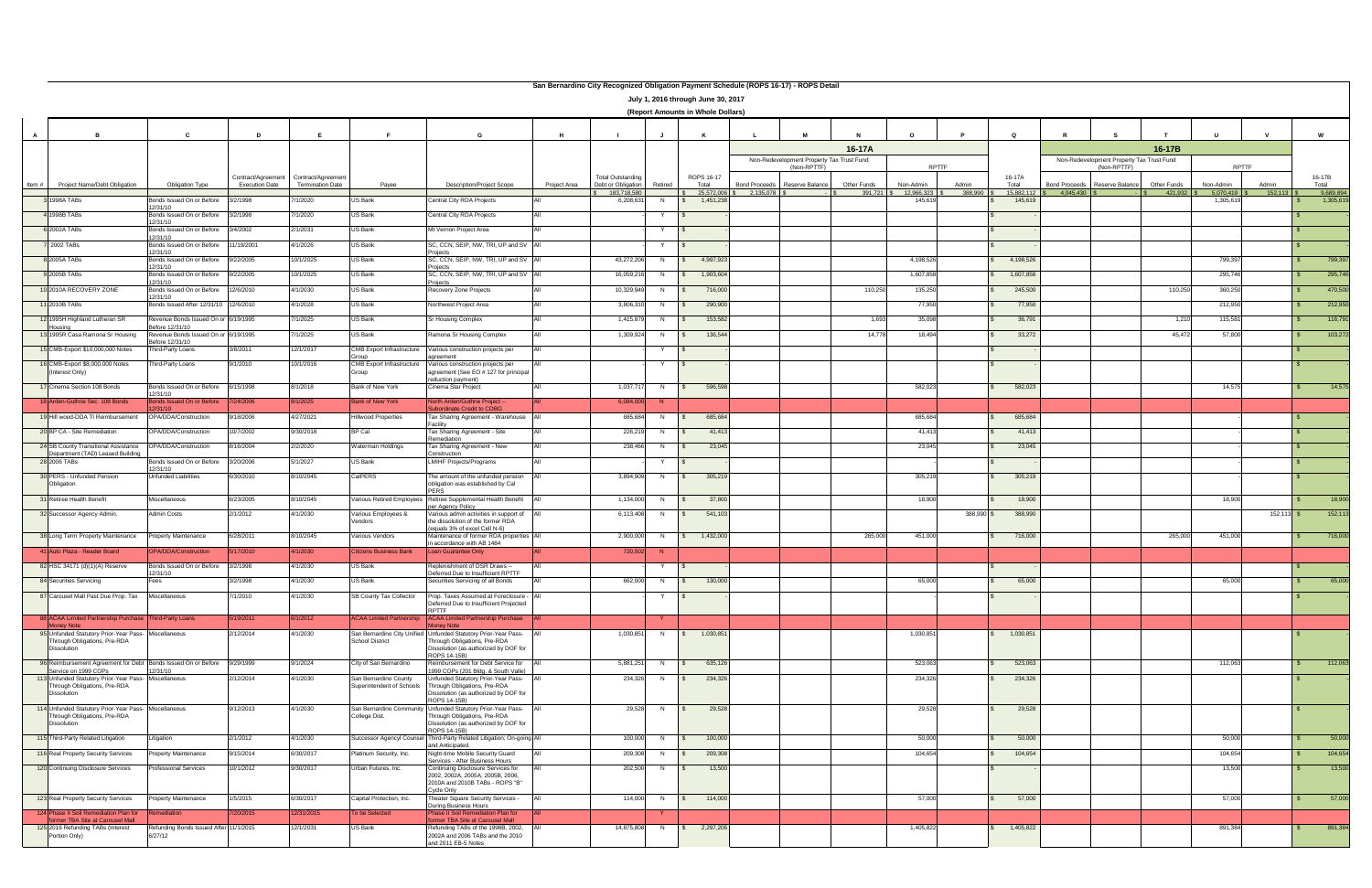|              | San Bernardino City Recognized Obligation Payment Schedule (ROPS 16-17) - ROPS Detail |                                                   |                       |                         |                                                  |                                                                                             |              |                          |                                  |                                    |                      |                                                          |             |           |       |             |                      |                                                          |              |              |       |                              |           |
|--------------|---------------------------------------------------------------------------------------|---------------------------------------------------|-----------------------|-------------------------|--------------------------------------------------|---------------------------------------------------------------------------------------------|--------------|--------------------------|----------------------------------|------------------------------------|----------------------|----------------------------------------------------------|-------------|-----------|-------|-------------|----------------------|----------------------------------------------------------|--------------|--------------|-------|------------------------------|-----------|
|              |                                                                                       |                                                   |                       |                         |                                                  |                                                                                             |              |                          |                                  | July 1, 2016 through June 30, 2017 |                      |                                                          |             |           |       |             |                      |                                                          |              |              |       |                              |           |
|              | (Report Amounts in Whole Dollars)                                                     |                                                   |                       |                         |                                                  |                                                                                             |              |                          |                                  |                                    |                      |                                                          |             |           |       |             |                      |                                                          |              |              |       |                              |           |
|              |                                                                                       |                                                   |                       |                         |                                                  |                                                                                             |              |                          |                                  |                                    |                      |                                                          |             |           |       |             |                      |                                                          |              |              |       |                              |           |
| $\mathbf{A}$ | $\overline{B}$                                                                        | $\mathbf{c}$                                      | D                     | E                       | E                                                | G                                                                                           | H            | - 1                      | $\mathbf{J}$                     | K                                  | $\mathbf{L}$         | M                                                        |             | $\Omega$  |       | $\mathbf Q$ |                      |                                                          | $\mathbf{r}$ | $\mathbf{u}$ |       | W                            |           |
|              |                                                                                       |                                                   |                       |                         |                                                  |                                                                                             |              |                          |                                  |                                    |                      |                                                          |             |           |       |             |                      |                                                          |              |              |       |                              |           |
|              |                                                                                       |                                                   |                       |                         |                                                  |                                                                                             |              |                          |                                  |                                    |                      |                                                          | 16-17A      |           |       |             |                      |                                                          | 16-17B       |              |       |                              |           |
|              |                                                                                       |                                                   |                       |                         |                                                  |                                                                                             |              |                          |                                  |                                    |                      | Non-Redevelopment Property Tax Trust Fund<br>(Non-RPTTF) |             | RPTTF     |       |             |                      | Non-Redevelopment Property Tax Trust Fund<br>(Non-RPTTF) |              |              | RPTTF |                              |           |
|              |                                                                                       |                                                   | Contract/Agreement    | Contract/Agreement      |                                                  |                                                                                             |              | <b>Total Outstanding</b> |                                  | ROPS 16-17                         |                      |                                                          |             |           |       | 16-17A      |                      |                                                          |              |              |       | 16-17B                       |           |
| Item $#$     | Project Name/Debt Obligation                                                          | Obligation Type                                   | <b>Execution Date</b> | <b>Termination Date</b> | Payee                                            | <b>Description/Project Scope</b>                                                            | Project Area | Debt or Obligation       | Retired                          | Total                              | <b>Bond Proceeds</b> | Reserve Balance                                          | Other Funds | Non-Admin | Admin | Total       | <b>Bond Proceeds</b> | Reserve Balance                                          | Other Funds  | Non-Admin    | Admin | Total                        |           |
|              | 126 2016 Refunding TABs (Principal<br>Reduction Portion Only)                         | Refunding Bonds Issued After 11/1/2015<br>6/27/12 |                       | 12/1/2031               | US Bank                                          | Refunding TABs of the 1998B, 2002,<br>2002A and 2006 TABs and the 2010                      |              | 45,425,000               | N                                | 995,000                            |                      |                                                          |             | 995,000   |       | 995,000     |                      |                                                          |              |              |       |                              |           |
|              |                                                                                       |                                                   |                       |                         |                                                  | and 2011 EB-5 Notes                                                                         |              |                          |                                  |                                    |                      |                                                          |             |           |       |             |                      |                                                          |              |              |       |                              |           |
|              | 127 CMB-Export \$8,000,000 Notes<br>(Principal Reduction Portion Only)                | hird-Party Loans                                  | 9/1/2010              | 9/1/2016                | <b>CMB Export Infrastructure</b><br><b>Sroup</b> | Various construction projects per<br>agreement (See EO # 127 for principal                  |              |                          | Y                                |                                    |                      |                                                          |             |           |       |             |                      |                                                          |              |              |       |                              |           |
|              |                                                                                       |                                                   |                       |                         |                                                  | eduction payment)                                                                           |              |                          |                                  |                                    |                      |                                                          |             |           |       |             |                      |                                                          |              |              |       |                              |           |
|              | 128 Tax Liability Due for 1998B TABs                                                  | Bonds Issued On or Before<br>12/31/10             | 3/2/1998              | 7/1/2020                | U.S. Internal Revenue<br>Service                 | Tax Liability Due for 1998B TABs (See All<br>Notes Form)                                    |              |                          | Y                                |                                    |                      |                                                          |             |           |       |             |                      |                                                          |              |              |       |                              |           |
|              | 129 Solar Power Purchase Agreement                                                    | <b>Unfunded Liabilities</b>                       | 11/25/2009            | 11/24/2029              | RDA Solar I, LLC                                 | Payment for unfunded obligations for All                                                    |              | 520,000                  | N                                | 40,000<br>$\mathcal{S}$            |                      |                                                          |             | 20,000    |       | 20,000      |                      |                                                          |              | 20,000       |       |                              | 20,000    |
|              | 130 LRPMP Implementation                                                              | <b>Property Dispositions</b>                      | 12/31/2015            | 12/1/2031               | Vendors to be Selected                           | olar power<br>Customary transaction costs related to All<br>sale of real property per LRPMP |              | 250,000                  | N                                | $\mathsf{s}$<br>250,000            |                      |                                                          |             | 125,000   |       | 125,000     |                      |                                                          |              | 125,000      |       |                              | 125,000   |
|              | 131 Capital Improvement Projects                                                      | Bond Funded Project - Pre- 2/1/2016               |                       | 12/31/2019              | City of San Bernardino                           | Capital improvements to be selected                                                         |              | 6,045,430                | N                                | 6,045,430                          | 2,000,000            |                                                          |             |           |       | 2,000,000   | 4,045,430            |                                                          |              |              |       |                              | 4,045,430 |
|              | Funded by 2010A TABs                                                                  | 2011                                              |                       |                         |                                                  | consistent with the applicable bond<br>documents to be developed during                     |              |                          |                                  |                                    |                      |                                                          |             |           |       |             |                      |                                                          |              |              |       |                              |           |
|              |                                                                                       |                                                   |                       |                         |                                                  | ROPS 16-17.                                                                                 |              |                          |                                  |                                    |                      |                                                          |             |           |       |             |                      |                                                          |              |              |       |                              |           |
|              | 132 Capital Improvement Projects<br>Funded by 2010B TABs                              | Bonds Issued After 12/31/10 2/1/2016              |                       | 12/31/2019              | City of San Bernardino                           | Capital improvements to be selected<br><b>AII</b>                                           |              | 2,701,558                | N \$                             | 135,078                            | 135,078              |                                                          |             |           |       | 135,078     |                      |                                                          |              |              |       |                              |           |
|              |                                                                                       |                                                   |                       |                         |                                                  | consistent with the applicable bond<br>documents to be developed during                     |              |                          |                                  |                                    |                      |                                                          |             |           |       |             |                      |                                                          |              |              |       |                              |           |
|              |                                                                                       |                                                   |                       |                         |                                                  | ROPS 16-17.                                                                                 |              |                          |                                  |                                    |                      |                                                          |             |           |       |             |                      |                                                          |              |              |       |                              |           |
| 133          |                                                                                       |                                                   |                       |                         |                                                  |                                                                                             |              |                          | N                                |                                    |                      |                                                          |             |           |       |             |                      |                                                          |              |              |       |                              |           |
| 134          |                                                                                       |                                                   |                       |                         |                                                  |                                                                                             |              |                          | $\overline{N}$                   |                                    |                      |                                                          |             |           |       |             |                      |                                                          |              |              |       | IS.                          |           |
| 135<br>136   |                                                                                       |                                                   |                       |                         |                                                  |                                                                                             |              |                          | $N$ $S$<br>$N$ $S$               |                                    |                      |                                                          |             |           |       |             |                      |                                                          |              |              |       | $\mathbb{R}$<br>$\mathbb{R}$ |           |
| 137          |                                                                                       |                                                   |                       |                         |                                                  |                                                                                             |              |                          | $N$ \$                           |                                    |                      |                                                          |             |           |       |             |                      |                                                          |              |              |       | $\sqrt{s}$                   |           |
| 138<br>139   |                                                                                       |                                                   |                       |                         |                                                  |                                                                                             |              |                          | $\overline{N}$<br>$\overline{N}$ |                                    |                      |                                                          |             |           |       |             |                      |                                                          |              |              |       | l \$                         |           |
| 140          |                                                                                       |                                                   |                       |                         |                                                  |                                                                                             |              |                          | N                                |                                    |                      |                                                          |             |           |       |             |                      |                                                          |              |              |       | IS.                          |           |
| 141          |                                                                                       |                                                   |                       |                         |                                                  |                                                                                             |              |                          | N                                |                                    |                      |                                                          |             |           |       |             |                      |                                                          |              |              |       | IS.                          |           |
| 142<br>143   |                                                                                       |                                                   |                       |                         |                                                  |                                                                                             |              |                          | $N$ \$<br>N \$                   |                                    |                      |                                                          |             |           |       |             |                      |                                                          |              |              |       | $\sqrt{S}$                   |           |
| 144          |                                                                                       |                                                   |                       |                         |                                                  |                                                                                             |              |                          | $N$ $S$                          |                                    |                      |                                                          |             |           |       |             |                      |                                                          |              |              |       | $\mathsf{S}$                 |           |
| 145<br>146   |                                                                                       |                                                   |                       |                         |                                                  |                                                                                             |              |                          | N<br>N                           |                                    |                      |                                                          |             |           |       |             |                      |                                                          |              |              |       | l ¢                          |           |
| 147          |                                                                                       |                                                   |                       |                         |                                                  |                                                                                             |              |                          | $N$ $\sqrt{s}$                   |                                    |                      |                                                          |             |           |       |             |                      |                                                          |              |              |       | $\mathsf{S}$                 |           |
| 148<br>149   |                                                                                       |                                                   |                       |                         |                                                  |                                                                                             |              |                          | $N$ \$<br>$N$ \$                 |                                    |                      |                                                          |             |           |       |             |                      |                                                          |              |              |       | $\sqrt{s}$<br>$\mathbb{R}$   |           |
| 150          |                                                                                       |                                                   |                       |                         |                                                  |                                                                                             |              |                          | $N$ $S$                          |                                    |                      |                                                          |             |           |       |             |                      |                                                          |              |              |       | $\mathbb{R}$                 |           |
| 151<br>152   |                                                                                       |                                                   |                       |                         |                                                  |                                                                                             |              |                          | $N$ $S$<br>N                     |                                    |                      |                                                          |             |           |       |             |                      |                                                          |              |              |       | l s                          |           |
| 153          |                                                                                       |                                                   |                       |                         |                                                  |                                                                                             |              |                          | $\overline{z}$                   |                                    |                      |                                                          |             |           |       |             |                      |                                                          |              |              |       | ∣ \$                         |           |
| 154<br>155   |                                                                                       |                                                   |                       |                         |                                                  |                                                                                             |              |                          | $\overline{N}$<br>N              |                                    |                      |                                                          |             |           |       |             |                      |                                                          |              |              |       | <b>1.</b> S                  |           |
| 156          |                                                                                       |                                                   |                       |                         |                                                  |                                                                                             |              |                          | $N$ $\blacksquare$               |                                    |                      |                                                          |             |           |       |             |                      |                                                          |              |              |       |                              |           |
| 157          |                                                                                       |                                                   |                       |                         |                                                  |                                                                                             |              |                          | $N$ $\blacksquare$               |                                    |                      |                                                          |             |           |       |             |                      |                                                          |              |              |       | $\mathbb{R}$                 |           |
| 158<br>159   |                                                                                       |                                                   |                       |                         |                                                  |                                                                                             |              |                          | $N$ $\sqrt{S}$<br>$N$ $S$        |                                    |                      |                                                          |             |           |       |             |                      |                                                          |              |              |       | l s                          |           |
| 160          |                                                                                       |                                                   |                       |                         |                                                  |                                                                                             |              |                          | $N$ $s$                          |                                    |                      |                                                          |             |           |       |             |                      |                                                          |              |              |       | l St                         |           |
| 161<br>162   |                                                                                       |                                                   |                       |                         |                                                  |                                                                                             |              |                          | $N$ $S$<br>$N$ \$                |                                    |                      |                                                          |             |           |       |             |                      |                                                          |              |              |       | $\mathbf{s}$<br>$\sqrt{s}$   |           |
| 163          |                                                                                       |                                                   |                       |                         |                                                  |                                                                                             |              |                          | $N$ $S$                          |                                    |                      |                                                          |             |           |       |             |                      |                                                          |              |              |       | $\mathbb{R}$                 |           |
| 164<br>165   |                                                                                       |                                                   |                       |                         |                                                  |                                                                                             |              |                          | $N$ $\sqrt{s}$                   |                                    |                      |                                                          |             |           |       |             |                      |                                                          |              |              |       | l St                         |           |
| 166          |                                                                                       |                                                   |                       |                         |                                                  |                                                                                             |              |                          | N<br>$\overline{N}$              |                                    |                      |                                                          |             |           |       |             |                      |                                                          |              |              |       |                              |           |
| 167          |                                                                                       |                                                   |                       |                         |                                                  |                                                                                             |              |                          | $\overline{N}$                   |                                    |                      |                                                          |             |           |       |             |                      |                                                          |              |              |       | ∣\$                          |           |
| 168<br>169   |                                                                                       |                                                   |                       |                         |                                                  |                                                                                             |              |                          | $N$  <br>N   \$                  |                                    |                      |                                                          |             |           |       |             |                      |                                                          |              |              |       | $\mathsf{S}$                 |           |
|              |                                                                                       |                                                   |                       |                         |                                                  |                                                                                             |              |                          |                                  |                                    |                      |                                                          |             |           |       |             |                      |                                                          |              |              |       |                              |           |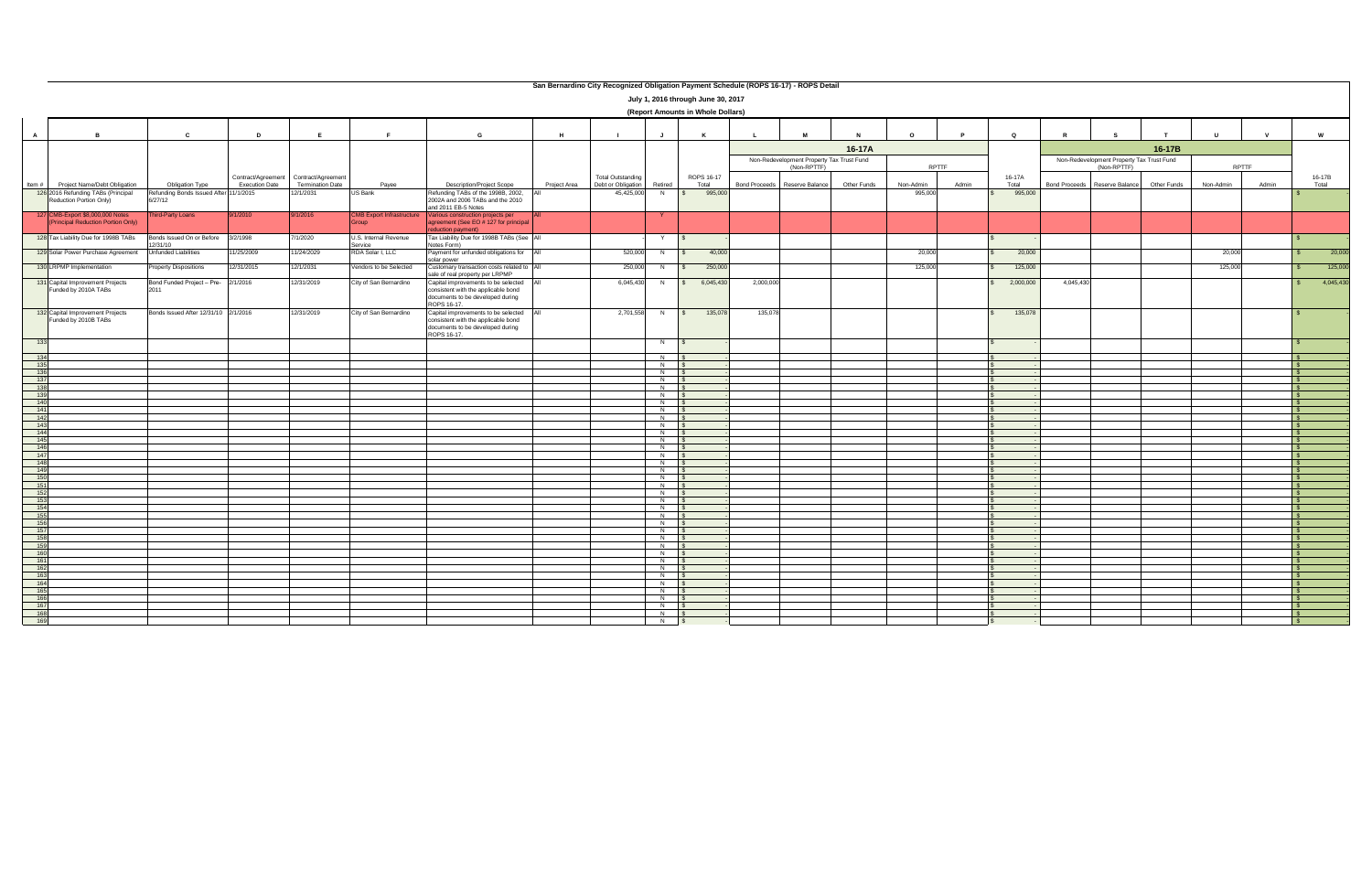|              | Pursuant to Health and Safety Code section 34177 (I), Redevelopment Property Tax Trust Fund (RPTTF) may be listed as a source of payment on the ROPS, but only to the extent no other funding source is available or<br>when payment from property tax revenues is required by an enforceable obligation. For tips on how to complete the Report of Cash Balances Form, see CASH BALANCE TIPS SHEET |    |                       |      |                                      |                                                |                                              |                           |      |              |                                                                                                                                                                                                                                                                                                                                                                                                                                                                 |
|--------------|-----------------------------------------------------------------------------------------------------------------------------------------------------------------------------------------------------------------------------------------------------------------------------------------------------------------------------------------------------------------------------------------------------|----|-----------------------|------|--------------------------------------|------------------------------------------------|----------------------------------------------|---------------------------|------|--------------|-----------------------------------------------------------------------------------------------------------------------------------------------------------------------------------------------------------------------------------------------------------------------------------------------------------------------------------------------------------------------------------------------------------------------------------------------------------------|
| A            | B                                                                                                                                                                                                                                                                                                                                                                                                   |    | $\mathbf{c}$          |      | D                                    | E.                                             | Е                                            | G                         |      | н            |                                                                                                                                                                                                                                                                                                                                                                                                                                                                 |
|              |                                                                                                                                                                                                                                                                                                                                                                                                     |    |                       |      |                                      | <b>Fund Sources</b>                            |                                              |                           |      |              |                                                                                                                                                                                                                                                                                                                                                                                                                                                                 |
|              |                                                                                                                                                                                                                                                                                                                                                                                                     |    | <b>Bond Proceeds</b>  |      |                                      |                                                | <b>Reserve Balance</b>                       | Other                     |      | <b>RPTTF</b> |                                                                                                                                                                                                                                                                                                                                                                                                                                                                 |
|              |                                                                                                                                                                                                                                                                                                                                                                                                     |    | Bonds issued on       |      |                                      | Prior ROPS<br>period balances<br>and DDR RPTTF | Prior ROPS<br><b>RPTTF</b><br>distributed as | Rent,                     |      | Non-Admin    |                                                                                                                                                                                                                                                                                                                                                                                                                                                                 |
|              | <b>Cash Balance Information by ROPS Period</b>                                                                                                                                                                                                                                                                                                                                                      |    | or before<br>12/31/10 |      | Bonds issued on<br>or after 01/01/11 | balances<br>retained                           | reserve for future<br>period(s)              | grants,<br>interest, etc. |      | and<br>Admin | <b>Comments</b>                                                                                                                                                                                                                                                                                                                                                                                                                                                 |
|              | ROPS 15-16A Actuals (07/01/15 - 12/31/15)                                                                                                                                                                                                                                                                                                                                                           |    |                       |      |                                      |                                                |                                              |                           |      |              |                                                                                                                                                                                                                                                                                                                                                                                                                                                                 |
|              | 1 Beginning Available Cash Balance (Actual 07/01/15)                                                                                                                                                                                                                                                                                                                                                |    |                       |      |                                      |                                                |                                              |                           |      |              | The amounts in Cells C-1 and D-1 are the sum o<br>\$10,670,365 of DSRF, \$5,020,382 of 2005 TAB<br>Indenture-Required DSRF, and \$8,746,788 of<br>unspent bond proceeds available for projects                                                                                                                                                                                                                                                                  |
|              |                                                                                                                                                                                                                                                                                                                                                                                                     |    | 21.429.661            |      | 3,007,874                            | 2,498,871                                      |                                              | 1,651,666                 |      |              | post-FOC. The sum of the amounts in Cells E-1<br>and G-1 equals \$4,150,537, which is based on a<br>funding reconcilliation as of 6-30-15. See Notes<br>page for details on the amounts reported in Cells<br>E-1 and G-1. Cell H-1 is the ROPS 15-16A PPA<br>42,640 (i.e., \$42,640).                                                                                                                                                                           |
|              | 2 Revenue/Income (Actual 12/31/15)<br>RPTTF amounts should tie to the ROPS 15-16A distribution from the<br>County Auditor-Controller during June 2015                                                                                                                                                                                                                                               |    |                       |      |                                      |                                                |                                              | 2,409,634                 |      |              | Cell G-2 equals the sum of \$1,704,000 in<br>condemnation proceeds, \$489,420 of rental<br>income and \$216,214 of projected third-party<br>contributions to debt service. Cell H-2 equals<br>16,185,056 the amount of RPTTF received from the CAC.                                                                                                                                                                                                             |
| $\mathbf{3}$ | Expenditures for ROPS 15-16A Enforceable Obligations (Actual<br>12/31/15                                                                                                                                                                                                                                                                                                                            |    |                       |      |                                      | 1,778,369                                      |                                              | 2,657,352                 |      | 16,227,696   | The \$1,778,369 in Cell E-3 contributes to the<br>\$1,949,036 OFA DDR payment to the CAC. The<br>\$170,667 balance due on the OFA DDR plus the<br>\$100,000 LMIHF DDR payment to the CAC (for a<br>total of \$270,667) are included on Cell G-3. Cell<br>G-3 also includes a \$1,704,000 contribution to<br>repay the 2009 EB-5 Notes, \$232,685 for thrid-<br>party contributions to debt service and \$450,000<br>for property maintenance (i.e., EO No. 38). |
| 4            | Retention of Available Cash Balance (Actual 12/31/15)<br>RPTTF amount retained should only include the amounts distributed as<br>reserve for future period(s)                                                                                                                                                                                                                                       |    |                       |      |                                      |                                                |                                              |                           |      |              |                                                                                                                                                                                                                                                                                                                                                                                                                                                                 |
| 5            | <b>ROPS 15-16A RPTTF Balances Remaining</b>                                                                                                                                                                                                                                                                                                                                                         |    |                       |      |                                      | No entry required                              |                                              |                           |      |              |                                                                                                                                                                                                                                                                                                                                                                                                                                                                 |
| 6            | <b>Ending Actual Available Cash Balance</b><br>C to G = $(1 + 2 - 3 - 4)$ , H = $(1 + 2 - 3 - 4 - 5)$                                                                                                                                                                                                                                                                                               |    | 21,429,661            | - \$ | 3,007,874                            | 720,502<br>- \$                                | \$                                           | \$1,403,948               | - \$ |              |                                                                                                                                                                                                                                                                                                                                                                                                                                                                 |
|              | ROPS 15-16B Estimate (01/01/16 - 06/30/16)                                                                                                                                                                                                                                                                                                                                                          |    |                       |      |                                      |                                                |                                              |                           |      |              |                                                                                                                                                                                                                                                                                                                                                                                                                                                                 |
|              | Beginning Available Cash Balance (Actual 01/01/16)                                                                                                                                                                                                                                                                                                                                                  | s. | 21,429,661            | S.   | 3,007,874                            | 720,502<br>- \$                                | \$                                           | \$1,403,948               | - \$ |              |                                                                                                                                                                                                                                                                                                                                                                                                                                                                 |
| 8            | $(C, D, E, G = 4 + 6, F = H4 + F4 + F6, and H = 5 + 6)$<br>Revenue/Income (Estimate 06/30/16)<br>RPTTF amounts should tie to the ROPS 15-16B distribution from the<br>County Auditor-Controller during January 2016                                                                                                                                                                                 |    | 4,136,387             |      | 3,252                                |                                                |                                              | 613,175                   |      |              | The sum of Cells C-8 and D-8 equals the DSRF<br>replenishment amount per EO # 82 on ROPS 15<br>16B. Cell G-8 equals \$450,00 of estimated<br>rental income and \$163,175 of third party debt<br>17,848,349 service payments for ROPS 15-16B.                                                                                                                                                                                                                    |
| 9            | <b>Expenditures for ROPS 15-16B Enforceable Obligations (Estimate</b><br>06/30/16)                                                                                                                                                                                                                                                                                                                  |    |                       |      |                                      |                                                |                                              |                           |      |              | Cell C-9 equals the DSRFs that were contributed<br>to the 2016 Refunding TABs.                                                                                                                                                                                                                                                                                                                                                                                  |
|              | 10 Retention of Available Cash Balance (Estimate 06/30/16)<br>RPTTF amount retained should only include the amounts distributed as<br>reserve for future period(s)                                                                                                                                                                                                                                  |    | 5,352,130             |      |                                      |                                                |                                              | 613,175                   |      | 17,848,349   | Cell E-10 equals the compensating balance with<br>CBB related to EO # 41. Cell G-10 includes<br>\$1,131,423 for the LMIHF DDR Installment<br>Payment Agreement and a \$272,525 rental                                                                                                                                                                                                                                                                           |
|              |                                                                                                                                                                                                                                                                                                                                                                                                     |    | 20,213,918            |      | 3,011,126                            | 720,502                                        |                                              | 1,403,948                 |      |              | income shortfall reserve.                                                                                                                                                                                                                                                                                                                                                                                                                                       |
|              | 11 Ending Estimated Available Cash Balance (7 + 8 - 9 -10)                                                                                                                                                                                                                                                                                                                                          | \$ |                       | - \$ |                                      | \$                                             | \$                                           | -\$                       | - \$ |              |                                                                                                                                                                                                                                                                                                                                                                                                                                                                 |

| xtent no other funding source is available or                                                         |
|-------------------------------------------------------------------------------------------------------|
| <b>PS SHEET</b>                                                                                       |
| ı                                                                                                     |
|                                                                                                       |
|                                                                                                       |
|                                                                                                       |
|                                                                                                       |
|                                                                                                       |
|                                                                                                       |
| Comments                                                                                              |
|                                                                                                       |
| The amounts in Cells C-1 and D-1 are the sum of<br>\$10,670,365 of DSRF, \$5,020,382 of 2005 TABs     |
| Indenture-Required DSRF, and \$8,746,788 of                                                           |
| unspent bond proceeds available for projects                                                          |
| post-FOC. The sum of the amounts in Cells E-1                                                         |
| and G-1 equals \$4,150,537, which is based on a<br>funding reconcilliation as of 6-30-15. See Notes   |
| page for details on the amounts reported in Cells                                                     |
| E-1 and G-1. Cell H-1 is the ROPS 15-16A PPA                                                          |
| (i.e., \$42,640).                                                                                     |
| Cell G-2 equals the sum of \$1,704,000 in<br>condemnation proceeds, \$489,420 of rental               |
| income and \$216,214 of projected third-party                                                         |
| contributions to debt service. Cell H-2 equals                                                        |
| the amount of RPTTF received from the CAC.                                                            |
| The \$1,778,369 in Cell E-3 contributes to the<br>\$1,949,036 OFA DDR payment to the CAC. The         |
| \$170,667 balance due on the OFA DDR plus the                                                         |
| \$100,000 LMIHF DDR payment to the CAC (for a                                                         |
| total of \$270,667) are included on Cell G-3. Cell<br>G-3 also includes a \$1,704,000 contribution to |
| repay the 2009 EB-5 Notes, \$232,685 for thrid-                                                       |
| party contributions to debt service and \$450,000                                                     |
| for property maintenance (i.e., EO No. 38).                                                           |
|                                                                                                       |
|                                                                                                       |
|                                                                                                       |
|                                                                                                       |
|                                                                                                       |
|                                                                                                       |
|                                                                                                       |
| The sum of Cells C-8 and D-8 equals the DSRF                                                          |
| replenishment amount per EO # 82 on ROPS 15-                                                          |
| 16B. Cell G-8 equals \$450,00 of estimated                                                            |
| rental income and \$163,175 of third party debt                                                       |
| service payments for ROPS 15-16B.<br>Cell C-9 equals the DSRFs that were contributed                  |
| to the 2016 Refunding TABs.                                                                           |
|                                                                                                       |
| Cell E-10 equals the compensating balance with                                                        |
| CBB related to EO # 41. Cell G-10 includes                                                            |
| \$1,131,423 for the LMIHF DDR Installment                                                             |
| Payment Agreement and a \$272,525 rental                                                              |
| income shortfall reserve.                                                                             |
|                                                                                                       |

## **San Bernardino City Recognized Obligation Payment Schedule (ROPS 16-17) - Report of Cash Balances (Report Amounts in Whole Dollars)**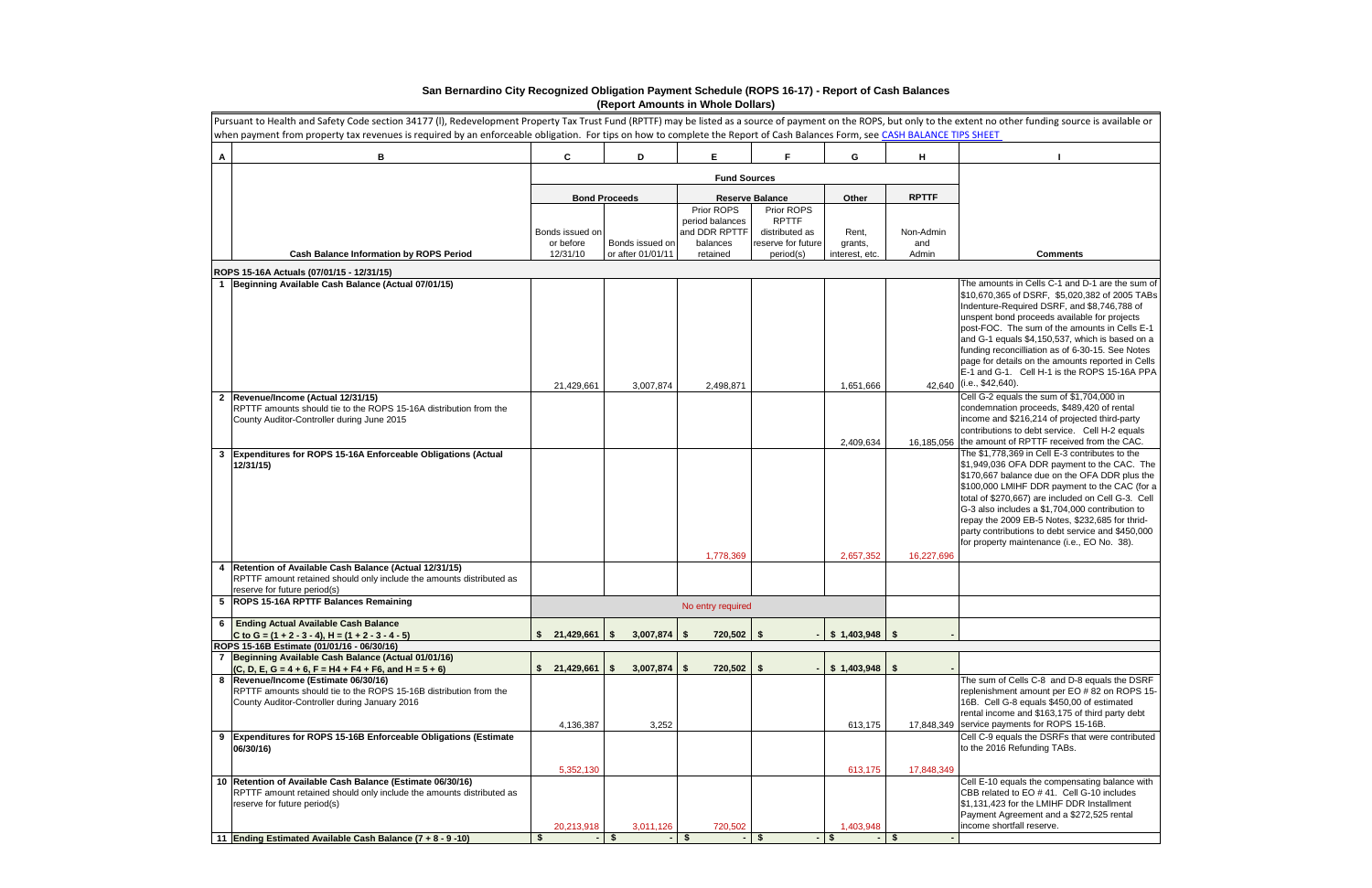| <b>Notes/Comments</b><br>Item#<br><b>ROPS DETAIL</b><br>3 None.<br>4   EO # 4 was re-financed as a part of the 2016 Refunding TABs.<br>6 EO # 6 was re-financed as a part of the 2016 Refunding TABs.<br>7 $ EO # 7$ was re-financed as a part of the 2016 Refunding TABs.<br>8 None.<br>9 None.<br>10 For the 2010A bonds, the contribution from the federal government to offset interest costs is subject to being reduced by sequestration.<br>11 None.<br>12   payment period.<br>13 payment period.<br>15 EO # 15 was re-financed as a part of the 2016 Refunding TABs.<br>16   EO # 16 was re-financed as a part of the 2016 Refunding TABs.<br>17 None.<br>18 debt service. Since CDBG revenue is projected to be sufficient during ROPS 16-17 A and B, no current payment is needed from RPTTF.<br>the extent that such preconditions are projected to be accomplished during a ROPS cycle, a current payment allocation will be requested. If it is projected that the<br>19  necessary prerequisites will not be accomplished during a ROPS cycle, then payments pursuant to the obligating agreement will be deferred to a future ROPS cycle.<br>the extent that such preconditions are projected to be accomplished during a ROPS cycle, a current payment allocation will be requested. If it is projected that the<br>20  necessary prerequisites will not be accomplished during a ROPS cycle, then payments pursuant to the obligating agreement will be deferred to a future ROPS cycle.<br>the extent that such preconditions are projected to be accomplished during a ROPS cycle, a current payment allocation will be requested. If it is projected that the<br>24 necessary prerequisites will not be accomplished during a ROPS cycle, then payments pursuant to the obligating agreement will be deferred to a future ROPS cycle.<br>28   EO # 28 was re-financed as a part of the 2016 Refunding TABs.<br>Pursuant to Cal PERS letter invoice dated October 2014, Cal PERS is now billing annually for unfunded pension obligations. The annual payments will be placed on<br>30 the "B" cycle ROPS.<br>31 None.<br>32 The amount of this EO is equal to 3% of the sum of the amounts indicated in columns "P" and "U".<br>38   None.<br>The Auto Plaza Reader Board Loan Guaranty may only be called on if the San Bernardino Auto Center Association, Inc. fails to make a debt service payment to<br>Citizens Business Bank (CBB). No such payment failure is anticipated during ROPS 16-17 A and B. If a default occurs, the Successor Agency has a collateral loan<br>account (Certificate of Deposit Account No. 2459956614) with CBB that will be used satisfy the default. The amount on deposit in the collateral loan account is<br>41   \$720,502 as is reported as part of the Successor Agency retained balances under Column E on the Cash Balance Report.<br>82   EO # 82 has been retired.<br>84   None.<br>87   EO # 87 has been retired.<br>88 With the approval of the LRPMP, EO #88 may now be resolved through the LRPMP process. Therefore, EO #88 has been retired.<br>This item consists of unfunded Prior-Year Pass-Through Payment Obligations. The SBCUSD has asked for DOF reconsideration of this EO.<br>95<br>96   None.<br>113 This item consists of unfunded Prior-Year Pass-Through Payment Obligations. The SBCSS has asked for DOF reconsideration of this EO.<br>114 This item consists of unfunded Prior-Year Pass-Through Payment Obligations. The SBCCD has asked for DOF reconsideration of this EO. | San Bernardino City Recognized Obligation Payment Schedule (ROPS 16-17) - Notes July 1, 2016 through June 30, 2017                                                     |
|------------------------------------------------------------------------------------------------------------------------------------------------------------------------------------------------------------------------------------------------------------------------------------------------------------------------------------------------------------------------------------------------------------------------------------------------------------------------------------------------------------------------------------------------------------------------------------------------------------------------------------------------------------------------------------------------------------------------------------------------------------------------------------------------------------------------------------------------------------------------------------------------------------------------------------------------------------------------------------------------------------------------------------------------------------------------------------------------------------------------------------------------------------------------------------------------------------------------------------------------------------------------------------------------------------------------------------------------------------------------------------------------------------------------------------------------------------------------------------------------------------------------------------------------------------------------------------------------------------------------------------------------------------------------------------------------------------------------------------------------------------------------------------------------------------------------------------------------------------------------------------------------------------------------------------------------------------------------------------------------------------------------------------------------------------------------------------------------------------------------------------------------------------------------------------------------------------------------------------------------------------------------------------------------------------------------------------------------------------------------------------------------------------------------------------------------------------------------------------------------------------------------------------------------------------------------------------------------------------------------------------------------------------------------------------------------------------------------------------------------------------------------------------------------------------------------------------------------------------------------------------------------------------------------------------------------------------------------------------------------------------------------------------------------------------------------------------------------------------------------------------------------------------------------------------------------------------------------------------------------------------------------------------------------------------------------------------------------------------------------------------------------------------------------------------------------------------------------------------------------------------------------------------------------------------------------|------------------------------------------------------------------------------------------------------------------------------------------------------------------------|
|                                                                                                                                                                                                                                                                                                                                                                                                                                                                                                                                                                                                                                                                                                                                                                                                                                                                                                                                                                                                                                                                                                                                                                                                                                                                                                                                                                                                                                                                                                                                                                                                                                                                                                                                                                                                                                                                                                                                                                                                                                                                                                                                                                                                                                                                                                                                                                                                                                                                                                                                                                                                                                                                                                                                                                                                                                                                                                                                                                                                                                                                                                                                                                                                                                                                                                                                                                                                                                                                                                                                                                        |                                                                                                                                                                        |
|                                                                                                                                                                                                                                                                                                                                                                                                                                                                                                                                                                                                                                                                                                                                                                                                                                                                                                                                                                                                                                                                                                                                                                                                                                                                                                                                                                                                                                                                                                                                                                                                                                                                                                                                                                                                                                                                                                                                                                                                                                                                                                                                                                                                                                                                                                                                                                                                                                                                                                                                                                                                                                                                                                                                                                                                                                                                                                                                                                                                                                                                                                                                                                                                                                                                                                                                                                                                                                                                                                                                                                        |                                                                                                                                                                        |
|                                                                                                                                                                                                                                                                                                                                                                                                                                                                                                                                                                                                                                                                                                                                                                                                                                                                                                                                                                                                                                                                                                                                                                                                                                                                                                                                                                                                                                                                                                                                                                                                                                                                                                                                                                                                                                                                                                                                                                                                                                                                                                                                                                                                                                                                                                                                                                                                                                                                                                                                                                                                                                                                                                                                                                                                                                                                                                                                                                                                                                                                                                                                                                                                                                                                                                                                                                                                                                                                                                                                                                        |                                                                                                                                                                        |
|                                                                                                                                                                                                                                                                                                                                                                                                                                                                                                                                                                                                                                                                                                                                                                                                                                                                                                                                                                                                                                                                                                                                                                                                                                                                                                                                                                                                                                                                                                                                                                                                                                                                                                                                                                                                                                                                                                                                                                                                                                                                                                                                                                                                                                                                                                                                                                                                                                                                                                                                                                                                                                                                                                                                                                                                                                                                                                                                                                                                                                                                                                                                                                                                                                                                                                                                                                                                                                                                                                                                                                        |                                                                                                                                                                        |
|                                                                                                                                                                                                                                                                                                                                                                                                                                                                                                                                                                                                                                                                                                                                                                                                                                                                                                                                                                                                                                                                                                                                                                                                                                                                                                                                                                                                                                                                                                                                                                                                                                                                                                                                                                                                                                                                                                                                                                                                                                                                                                                                                                                                                                                                                                                                                                                                                                                                                                                                                                                                                                                                                                                                                                                                                                                                                                                                                                                                                                                                                                                                                                                                                                                                                                                                                                                                                                                                                                                                                                        |                                                                                                                                                                        |
|                                                                                                                                                                                                                                                                                                                                                                                                                                                                                                                                                                                                                                                                                                                                                                                                                                                                                                                                                                                                                                                                                                                                                                                                                                                                                                                                                                                                                                                                                                                                                                                                                                                                                                                                                                                                                                                                                                                                                                                                                                                                                                                                                                                                                                                                                                                                                                                                                                                                                                                                                                                                                                                                                                                                                                                                                                                                                                                                                                                                                                                                                                                                                                                                                                                                                                                                                                                                                                                                                                                                                                        |                                                                                                                                                                        |
|                                                                                                                                                                                                                                                                                                                                                                                                                                                                                                                                                                                                                                                                                                                                                                                                                                                                                                                                                                                                                                                                                                                                                                                                                                                                                                                                                                                                                                                                                                                                                                                                                                                                                                                                                                                                                                                                                                                                                                                                                                                                                                                                                                                                                                                                                                                                                                                                                                                                                                                                                                                                                                                                                                                                                                                                                                                                                                                                                                                                                                                                                                                                                                                                                                                                                                                                                                                                                                                                                                                                                                        |                                                                                                                                                                        |
|                                                                                                                                                                                                                                                                                                                                                                                                                                                                                                                                                                                                                                                                                                                                                                                                                                                                                                                                                                                                                                                                                                                                                                                                                                                                                                                                                                                                                                                                                                                                                                                                                                                                                                                                                                                                                                                                                                                                                                                                                                                                                                                                                                                                                                                                                                                                                                                                                                                                                                                                                                                                                                                                                                                                                                                                                                                                                                                                                                                                                                                                                                                                                                                                                                                                                                                                                                                                                                                                                                                                                                        |                                                                                                                                                                        |
|                                                                                                                                                                                                                                                                                                                                                                                                                                                                                                                                                                                                                                                                                                                                                                                                                                                                                                                                                                                                                                                                                                                                                                                                                                                                                                                                                                                                                                                                                                                                                                                                                                                                                                                                                                                                                                                                                                                                                                                                                                                                                                                                                                                                                                                                                                                                                                                                                                                                                                                                                                                                                                                                                                                                                                                                                                                                                                                                                                                                                                                                                                                                                                                                                                                                                                                                                                                                                                                                                                                                                                        |                                                                                                                                                                        |
|                                                                                                                                                                                                                                                                                                                                                                                                                                                                                                                                                                                                                                                                                                                                                                                                                                                                                                                                                                                                                                                                                                                                                                                                                                                                                                                                                                                                                                                                                                                                                                                                                                                                                                                                                                                                                                                                                                                                                                                                                                                                                                                                                                                                                                                                                                                                                                                                                                                                                                                                                                                                                                                                                                                                                                                                                                                                                                                                                                                                                                                                                                                                                                                                                                                                                                                                                                                                                                                                                                                                                                        |                                                                                                                                                                        |
|                                                                                                                                                                                                                                                                                                                                                                                                                                                                                                                                                                                                                                                                                                                                                                                                                                                                                                                                                                                                                                                                                                                                                                                                                                                                                                                                                                                                                                                                                                                                                                                                                                                                                                                                                                                                                                                                                                                                                                                                                                                                                                                                                                                                                                                                                                                                                                                                                                                                                                                                                                                                                                                                                                                                                                                                                                                                                                                                                                                                                                                                                                                                                                                                                                                                                                                                                                                                                                                                                                                                                                        | For the 1995H Bonds, the owner's contribution is equal to the estimated amount applicable during the current ROPS cycle. The owner's contribution tends to vary by     |
|                                                                                                                                                                                                                                                                                                                                                                                                                                                                                                                                                                                                                                                                                                                                                                                                                                                                                                                                                                                                                                                                                                                                                                                                                                                                                                                                                                                                                                                                                                                                                                                                                                                                                                                                                                                                                                                                                                                                                                                                                                                                                                                                                                                                                                                                                                                                                                                                                                                                                                                                                                                                                                                                                                                                                                                                                                                                                                                                                                                                                                                                                                                                                                                                                                                                                                                                                                                                                                                                                                                                                                        |                                                                                                                                                                        |
|                                                                                                                                                                                                                                                                                                                                                                                                                                                                                                                                                                                                                                                                                                                                                                                                                                                                                                                                                                                                                                                                                                                                                                                                                                                                                                                                                                                                                                                                                                                                                                                                                                                                                                                                                                                                                                                                                                                                                                                                                                                                                                                                                                                                                                                                                                                                                                                                                                                                                                                                                                                                                                                                                                                                                                                                                                                                                                                                                                                                                                                                                                                                                                                                                                                                                                                                                                                                                                                                                                                                                                        | For the 1995R Bonds, the owner's contribution is equal to the estimated amount applicable during the current ROPS cycle. The owner's contribution tends to vary by     |
|                                                                                                                                                                                                                                                                                                                                                                                                                                                                                                                                                                                                                                                                                                                                                                                                                                                                                                                                                                                                                                                                                                                                                                                                                                                                                                                                                                                                                                                                                                                                                                                                                                                                                                                                                                                                                                                                                                                                                                                                                                                                                                                                                                                                                                                                                                                                                                                                                                                                                                                                                                                                                                                                                                                                                                                                                                                                                                                                                                                                                                                                                                                                                                                                                                                                                                                                                                                                                                                                                                                                                                        |                                                                                                                                                                        |
|                                                                                                                                                                                                                                                                                                                                                                                                                                                                                                                                                                                                                                                                                                                                                                                                                                                                                                                                                                                                                                                                                                                                                                                                                                                                                                                                                                                                                                                                                                                                                                                                                                                                                                                                                                                                                                                                                                                                                                                                                                                                                                                                                                                                                                                                                                                                                                                                                                                                                                                                                                                                                                                                                                                                                                                                                                                                                                                                                                                                                                                                                                                                                                                                                                                                                                                                                                                                                                                                                                                                                                        |                                                                                                                                                                        |
|                                                                                                                                                                                                                                                                                                                                                                                                                                                                                                                                                                                                                                                                                                                                                                                                                                                                                                                                                                                                                                                                                                                                                                                                                                                                                                                                                                                                                                                                                                                                                                                                                                                                                                                                                                                                                                                                                                                                                                                                                                                                                                                                                                                                                                                                                                                                                                                                                                                                                                                                                                                                                                                                                                                                                                                                                                                                                                                                                                                                                                                                                                                                                                                                                                                                                                                                                                                                                                                                                                                                                                        |                                                                                                                                                                        |
|                                                                                                                                                                                                                                                                                                                                                                                                                                                                                                                                                                                                                                                                                                                                                                                                                                                                                                                                                                                                                                                                                                                                                                                                                                                                                                                                                                                                                                                                                                                                                                                                                                                                                                                                                                                                                                                                                                                                                                                                                                                                                                                                                                                                                                                                                                                                                                                                                                                                                                                                                                                                                                                                                                                                                                                                                                                                                                                                                                                                                                                                                                                                                                                                                                                                                                                                                                                                                                                                                                                                                                        |                                                                                                                                                                        |
|                                                                                                                                                                                                                                                                                                                                                                                                                                                                                                                                                                                                                                                                                                                                                                                                                                                                                                                                                                                                                                                                                                                                                                                                                                                                                                                                                                                                                                                                                                                                                                                                                                                                                                                                                                                                                                                                                                                                                                                                                                                                                                                                                                                                                                                                                                                                                                                                                                                                                                                                                                                                                                                                                                                                                                                                                                                                                                                                                                                                                                                                                                                                                                                                                                                                                                                                                                                                                                                                                                                                                                        | The Arden-Guthrie Section 108 (CDBG) Loan has an RDA stand-by guaranty that may only be called upon if the CDBG funds during any year are insufficient to make         |
|                                                                                                                                                                                                                                                                                                                                                                                                                                                                                                                                                                                                                                                                                                                                                                                                                                                                                                                                                                                                                                                                                                                                                                                                                                                                                                                                                                                                                                                                                                                                                                                                                                                                                                                                                                                                                                                                                                                                                                                                                                                                                                                                                                                                                                                                                                                                                                                                                                                                                                                                                                                                                                                                                                                                                                                                                                                                                                                                                                                                                                                                                                                                                                                                                                                                                                                                                                                                                                                                                                                                                                        |                                                                                                                                                                        |
|                                                                                                                                                                                                                                                                                                                                                                                                                                                                                                                                                                                                                                                                                                                                                                                                                                                                                                                                                                                                                                                                                                                                                                                                                                                                                                                                                                                                                                                                                                                                                                                                                                                                                                                                                                                                                                                                                                                                                                                                                                                                                                                                                                                                                                                                                                                                                                                                                                                                                                                                                                                                                                                                                                                                                                                                                                                                                                                                                                                                                                                                                                                                                                                                                                                                                                                                                                                                                                                                                                                                                                        | The payments for all tax sharing agreements are conditioned upon the recipient meeting certain prerequisites with respect to the payment of current property taxes. To |
|                                                                                                                                                                                                                                                                                                                                                                                                                                                                                                                                                                                                                                                                                                                                                                                                                                                                                                                                                                                                                                                                                                                                                                                                                                                                                                                                                                                                                                                                                                                                                                                                                                                                                                                                                                                                                                                                                                                                                                                                                                                                                                                                                                                                                                                                                                                                                                                                                                                                                                                                                                                                                                                                                                                                                                                                                                                                                                                                                                                                                                                                                                                                                                                                                                                                                                                                                                                                                                                                                                                                                                        | The payments for all tax sharing agreements are conditioned upon the recipient meeting certain prerequisites with respect to the payment of current property taxes. To |
|                                                                                                                                                                                                                                                                                                                                                                                                                                                                                                                                                                                                                                                                                                                                                                                                                                                                                                                                                                                                                                                                                                                                                                                                                                                                                                                                                                                                                                                                                                                                                                                                                                                                                                                                                                                                                                                                                                                                                                                                                                                                                                                                                                                                                                                                                                                                                                                                                                                                                                                                                                                                                                                                                                                                                                                                                                                                                                                                                                                                                                                                                                                                                                                                                                                                                                                                                                                                                                                                                                                                                                        | The payments for all tax sharing agreements are conditioned upon the recipient meeting certain prerequisites with respect to the payment of current property taxes. To |
|                                                                                                                                                                                                                                                                                                                                                                                                                                                                                                                                                                                                                                                                                                                                                                                                                                                                                                                                                                                                                                                                                                                                                                                                                                                                                                                                                                                                                                                                                                                                                                                                                                                                                                                                                                                                                                                                                                                                                                                                                                                                                                                                                                                                                                                                                                                                                                                                                                                                                                                                                                                                                                                                                                                                                                                                                                                                                                                                                                                                                                                                                                                                                                                                                                                                                                                                                                                                                                                                                                                                                                        |                                                                                                                                                                        |
|                                                                                                                                                                                                                                                                                                                                                                                                                                                                                                                                                                                                                                                                                                                                                                                                                                                                                                                                                                                                                                                                                                                                                                                                                                                                                                                                                                                                                                                                                                                                                                                                                                                                                                                                                                                                                                                                                                                                                                                                                                                                                                                                                                                                                                                                                                                                                                                                                                                                                                                                                                                                                                                                                                                                                                                                                                                                                                                                                                                                                                                                                                                                                                                                                                                                                                                                                                                                                                                                                                                                                                        |                                                                                                                                                                        |
|                                                                                                                                                                                                                                                                                                                                                                                                                                                                                                                                                                                                                                                                                                                                                                                                                                                                                                                                                                                                                                                                                                                                                                                                                                                                                                                                                                                                                                                                                                                                                                                                                                                                                                                                                                                                                                                                                                                                                                                                                                                                                                                                                                                                                                                                                                                                                                                                                                                                                                                                                                                                                                                                                                                                                                                                                                                                                                                                                                                                                                                                                                                                                                                                                                                                                                                                                                                                                                                                                                                                                                        |                                                                                                                                                                        |
|                                                                                                                                                                                                                                                                                                                                                                                                                                                                                                                                                                                                                                                                                                                                                                                                                                                                                                                                                                                                                                                                                                                                                                                                                                                                                                                                                                                                                                                                                                                                                                                                                                                                                                                                                                                                                                                                                                                                                                                                                                                                                                                                                                                                                                                                                                                                                                                                                                                                                                                                                                                                                                                                                                                                                                                                                                                                                                                                                                                                                                                                                                                                                                                                                                                                                                                                                                                                                                                                                                                                                                        |                                                                                                                                                                        |
|                                                                                                                                                                                                                                                                                                                                                                                                                                                                                                                                                                                                                                                                                                                                                                                                                                                                                                                                                                                                                                                                                                                                                                                                                                                                                                                                                                                                                                                                                                                                                                                                                                                                                                                                                                                                                                                                                                                                                                                                                                                                                                                                                                                                                                                                                                                                                                                                                                                                                                                                                                                                                                                                                                                                                                                                                                                                                                                                                                                                                                                                                                                                                                                                                                                                                                                                                                                                                                                                                                                                                                        |                                                                                                                                                                        |
|                                                                                                                                                                                                                                                                                                                                                                                                                                                                                                                                                                                                                                                                                                                                                                                                                                                                                                                                                                                                                                                                                                                                                                                                                                                                                                                                                                                                                                                                                                                                                                                                                                                                                                                                                                                                                                                                                                                                                                                                                                                                                                                                                                                                                                                                                                                                                                                                                                                                                                                                                                                                                                                                                                                                                                                                                                                                                                                                                                                                                                                                                                                                                                                                                                                                                                                                                                                                                                                                                                                                                                        |                                                                                                                                                                        |
|                                                                                                                                                                                                                                                                                                                                                                                                                                                                                                                                                                                                                                                                                                                                                                                                                                                                                                                                                                                                                                                                                                                                                                                                                                                                                                                                                                                                                                                                                                                                                                                                                                                                                                                                                                                                                                                                                                                                                                                                                                                                                                                                                                                                                                                                                                                                                                                                                                                                                                                                                                                                                                                                                                                                                                                                                                                                                                                                                                                                                                                                                                                                                                                                                                                                                                                                                                                                                                                                                                                                                                        |                                                                                                                                                                        |
|                                                                                                                                                                                                                                                                                                                                                                                                                                                                                                                                                                                                                                                                                                                                                                                                                                                                                                                                                                                                                                                                                                                                                                                                                                                                                                                                                                                                                                                                                                                                                                                                                                                                                                                                                                                                                                                                                                                                                                                                                                                                                                                                                                                                                                                                                                                                                                                                                                                                                                                                                                                                                                                                                                                                                                                                                                                                                                                                                                                                                                                                                                                                                                                                                                                                                                                                                                                                                                                                                                                                                                        |                                                                                                                                                                        |
|                                                                                                                                                                                                                                                                                                                                                                                                                                                                                                                                                                                                                                                                                                                                                                                                                                                                                                                                                                                                                                                                                                                                                                                                                                                                                                                                                                                                                                                                                                                                                                                                                                                                                                                                                                                                                                                                                                                                                                                                                                                                                                                                                                                                                                                                                                                                                                                                                                                                                                                                                                                                                                                                                                                                                                                                                                                                                                                                                                                                                                                                                                                                                                                                                                                                                                                                                                                                                                                                                                                                                                        |                                                                                                                                                                        |
|                                                                                                                                                                                                                                                                                                                                                                                                                                                                                                                                                                                                                                                                                                                                                                                                                                                                                                                                                                                                                                                                                                                                                                                                                                                                                                                                                                                                                                                                                                                                                                                                                                                                                                                                                                                                                                                                                                                                                                                                                                                                                                                                                                                                                                                                                                                                                                                                                                                                                                                                                                                                                                                                                                                                                                                                                                                                                                                                                                                                                                                                                                                                                                                                                                                                                                                                                                                                                                                                                                                                                                        |                                                                                                                                                                        |
|                                                                                                                                                                                                                                                                                                                                                                                                                                                                                                                                                                                                                                                                                                                                                                                                                                                                                                                                                                                                                                                                                                                                                                                                                                                                                                                                                                                                                                                                                                                                                                                                                                                                                                                                                                                                                                                                                                                                                                                                                                                                                                                                                                                                                                                                                                                                                                                                                                                                                                                                                                                                                                                                                                                                                                                                                                                                                                                                                                                                                                                                                                                                                                                                                                                                                                                                                                                                                                                                                                                                                                        |                                                                                                                                                                        |
|                                                                                                                                                                                                                                                                                                                                                                                                                                                                                                                                                                                                                                                                                                                                                                                                                                                                                                                                                                                                                                                                                                                                                                                                                                                                                                                                                                                                                                                                                                                                                                                                                                                                                                                                                                                                                                                                                                                                                                                                                                                                                                                                                                                                                                                                                                                                                                                                                                                                                                                                                                                                                                                                                                                                                                                                                                                                                                                                                                                                                                                                                                                                                                                                                                                                                                                                                                                                                                                                                                                                                                        |                                                                                                                                                                        |
|                                                                                                                                                                                                                                                                                                                                                                                                                                                                                                                                                                                                                                                                                                                                                                                                                                                                                                                                                                                                                                                                                                                                                                                                                                                                                                                                                                                                                                                                                                                                                                                                                                                                                                                                                                                                                                                                                                                                                                                                                                                                                                                                                                                                                                                                                                                                                                                                                                                                                                                                                                                                                                                                                                                                                                                                                                                                                                                                                                                                                                                                                                                                                                                                                                                                                                                                                                                                                                                                                                                                                                        |                                                                                                                                                                        |

| ៖ 30, 2017                                                                  |
|-----------------------------------------------------------------------------|
|                                                                             |
|                                                                             |
|                                                                             |
|                                                                             |
| bution tends to vary by                                                     |
| ibution tends to vary by                                                    |
|                                                                             |
| are insufficient to make                                                    |
| To<br>rrent property taxes.<br>s projected that the<br>a future ROPS cycle. |
| To<br>rrent property taxes.<br>s projected that the<br>a future ROPS cycle. |
| To<br>rrent property taxes.<br>s projected that the<br>a future ROPS cycle. |
| ents will be placed on                                                      |
|                                                                             |
| rvice payment to<br>has a collateral loan<br>loan account is                |
|                                                                             |
|                                                                             |
|                                                                             |
|                                                                             |